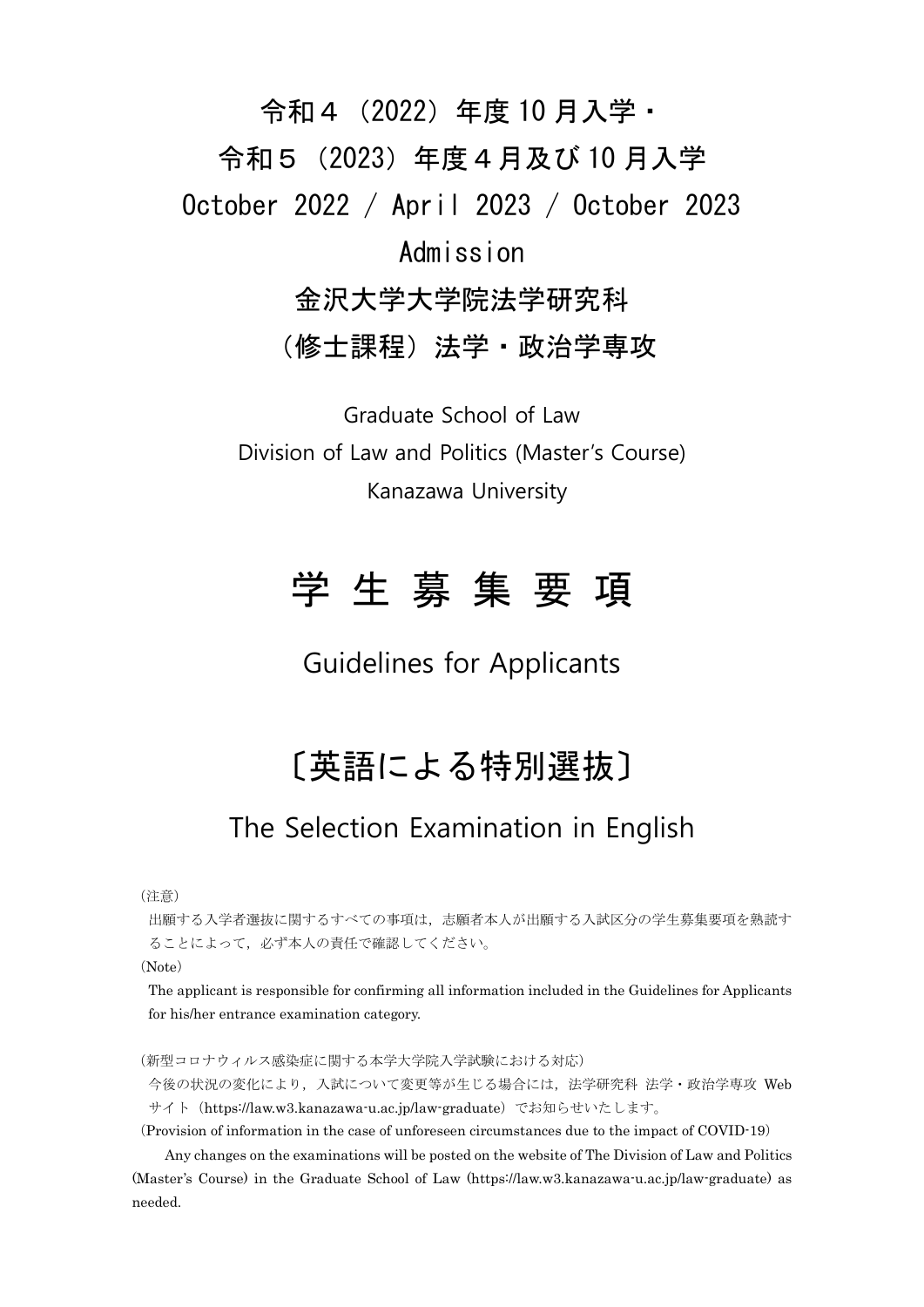The Division of Law and Politics, Graduate School of Law, Kanazawa University offers an entrance examination in English for students applying for our master's degree course. By conducting the examination in English, the graduate school hopes to recruit a small number of talented and diligent students who are committed to pursuing a postgraduate degree at a Japanese university, but whose Japanese proficiency level remains insufficient to pass the regular entrance examination.

The availability of faculty members who can give lectures/seminars and supervise master's theses in English is limited. Please refer to the table of "15. Program, Specialized Field and Faculty Members in Charge" for information regarding who can teach in English.

The Division of Law and Politics offers two courses: a research course and a professional course; however, only the former holds an entrance examination in English. The research course has four programs. Applicants need to choose one program from them.

| Division        | Course                     | Program                                                                              | Master's degree<br>that can be<br>obtained |
|-----------------|----------------------------|--------------------------------------------------------------------------------------|--------------------------------------------|
| Division of Law | Research Course            | Basic Science of Law Program<br>Public and Social Law Program<br>Private Law Program | Master of Law                              |
| and Politics    |                            | Politics Program                                                                     | <b>Master of Politics</b>                  |
|                 | <b>Professional Course</b> |                                                                                      | Master of Law<br><b>Master of Politics</b> |

Division, course, program organization and degrees that can be obtained

**Applicants who successfully pass the entrance examination on July 2, 2022—the first batch application—can join the graduate school on October 1, 2022, or April 1, 2023, while those who pass the examination on February 4, 2023—the second batch application—can join either on April 1, 2023 or October 1, 2023.** 

## **1. Admission Policy**

The research course of the Division of Law and Politics will recruit students who comply with the following:

- (1) Students who have sufficient competence in reading and writing to successfully complete a master's thesis;
- (2) Students who have a basic knowledge of law or politics, or students who have a basic understanding of fields other than law and politics and will acquire both basic and advanced knowledge of law and politics;
- (3) Students who will continue to pursue a doctoral course at Kanazawa University or another Japanese or foreign university after graduation from our master's degree course.

## **2. Number to Be Admitted**

(The first batch application is for October 2022 or April 2023 admission and the second batch application is for April or October 2023 admission.)

| <b>Division</b>                        | First batch application | Second batch application |
|----------------------------------------|-------------------------|--------------------------|
| Division of Law and<br><b>Politics</b> | A few people            | A few people             |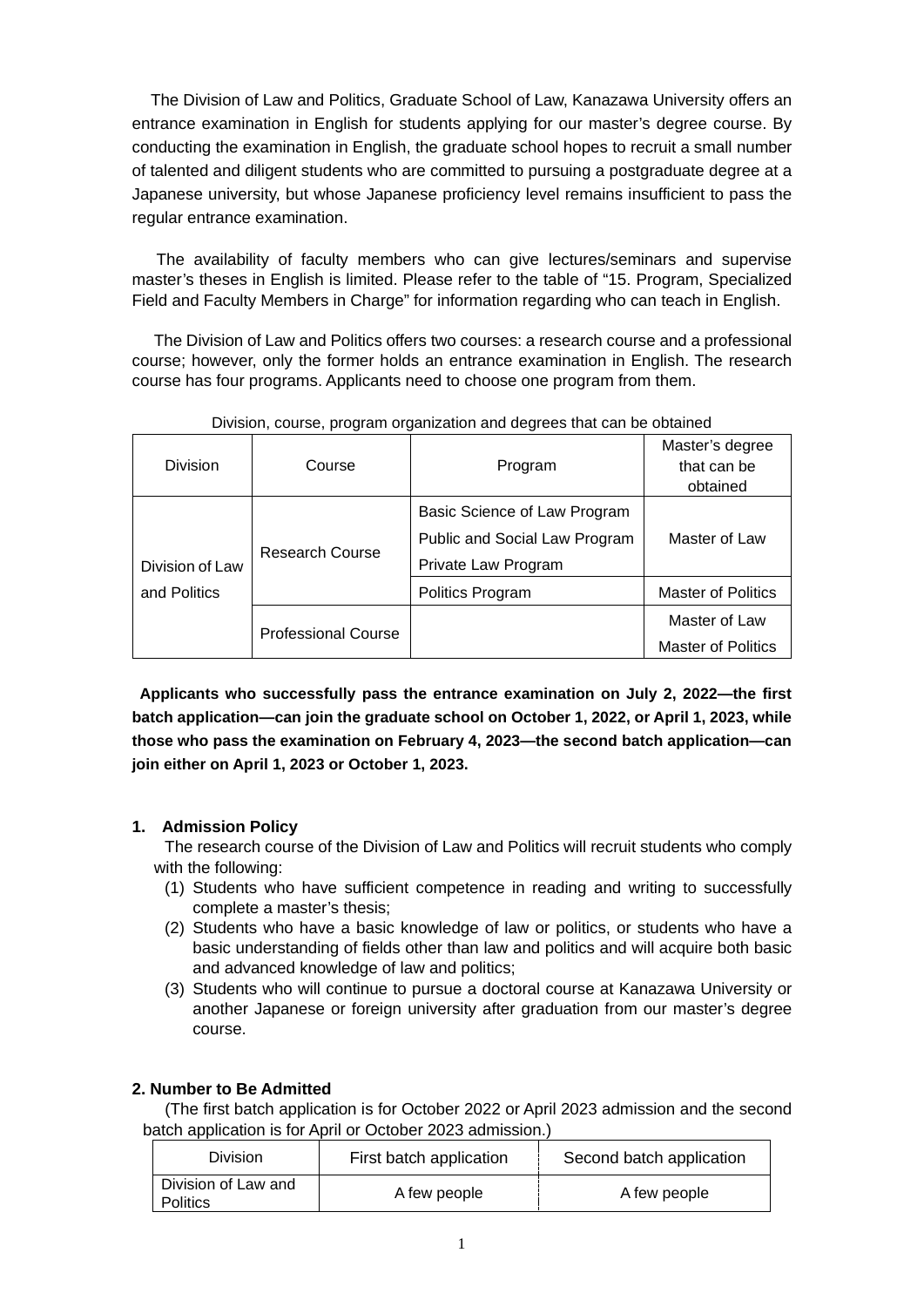## **3. Qualifications for Applying**

Those who fall under any of the following categories or are expected to fall under such categories by March 31, 2023 (or by September 30, 2022 if the applicant will enter the graduate school in October 2022 or by September 30, 2023 if the applicant will enter the graduate school in October 2023) shall qualify. As to the first batch application (October admission only), only those who are able to come to Japan by October 1, 2022 will be accepted, or as to the second batch application (April admission only), only those who are able to come to Japan by April 1, 2023 will be accepted.

- (1) A person who has graduated from a university described in Article 83 of the School Education Act (Act No. 26 of 1947)
- (2) A person who has been granted a bachelor's degree pursuant to the provisions of Article 104, Paragraph 7 of the School Education Act
- (3) A person who has completed a 16-year course of school education with a regular curriculum in a foreign country
- (4) A person who has completed a course of an educational institution in Japan which is recognized by his or her country as having a curriculum of a university under the said country's education system and which is designated separately by the Minister of Education, Culture, Sports, Science and Technology
- (5) A person who has, while living in Japan, completed a 16-year course under the said foreign country's education system by taking subject classes of a foreign school through a distance learning system
- (6) A person who has been granted an academic degree equivalent to a bachelor's degree in a foreign university or other institution. (This is limited to those institutions that have been evaluated by the government or by persons who have the approval of foreign government or relevant organizations or designated separately to be an equivalent by the Minister of Education, Culture, Sports, Science and Technology in terms of comprehensive status of the education and research activities, etc.) Such person shall have obtained an academic degree by completing a program having a duration of study of 3 years or more (including those who have completed subject classes under a distance learning system offered by a foreign school while living in Japan or have completed a program at an educational institution in Japan that is part of the school education system of the specific country and that is separately designated by the Minister of Education, Culture, Sports, Science and Technology)
- (7) A person designated by the Minister of Education, Culture, Sports, Science and **Technology**
- (8) A person who has completed a higher course of a specialized training college (restricted to a college having a duration of study of 4 years or more and that satisfies the standards determined by the Minister of Education, Culture, Sports, Science and Technology) separately designated by the Minister of Education, Culture, Sports, Science and Technology on or after a day decided by the Minister of Education, Culture, Sports, Science and Technology
- (9) A person who has enrolled in a graduate school of another university pursuant to the provisions of Article 102, Paragraph 2 of the School Education Act and then who is recognized to have appropriate abilities to receive graduate school education at a graduate school of Kanazawa University (hereinafter referred to as the "University")
- (10) A person who has enrolled in a university described in Article 83 of the School Education Act for 3 years or more, a person who has completed a school curriculum of 15 years in a foreign country, a person who has completed in Japan a program of an educational institution which is recognized to have a school curriculum of 15 years of the country under a school education system of a foreign country and which is designated separately by the Minister of Education, Culture, Sports, Science and Technology, or a person who has completed a program of 15 years under the education system of a foreign country by taking subject classes through a distance learning system provided by a school in the foreign country while living in Japan and who is recognized as having acquired the prescribed number of credits with superior grades in the Graduate School of Law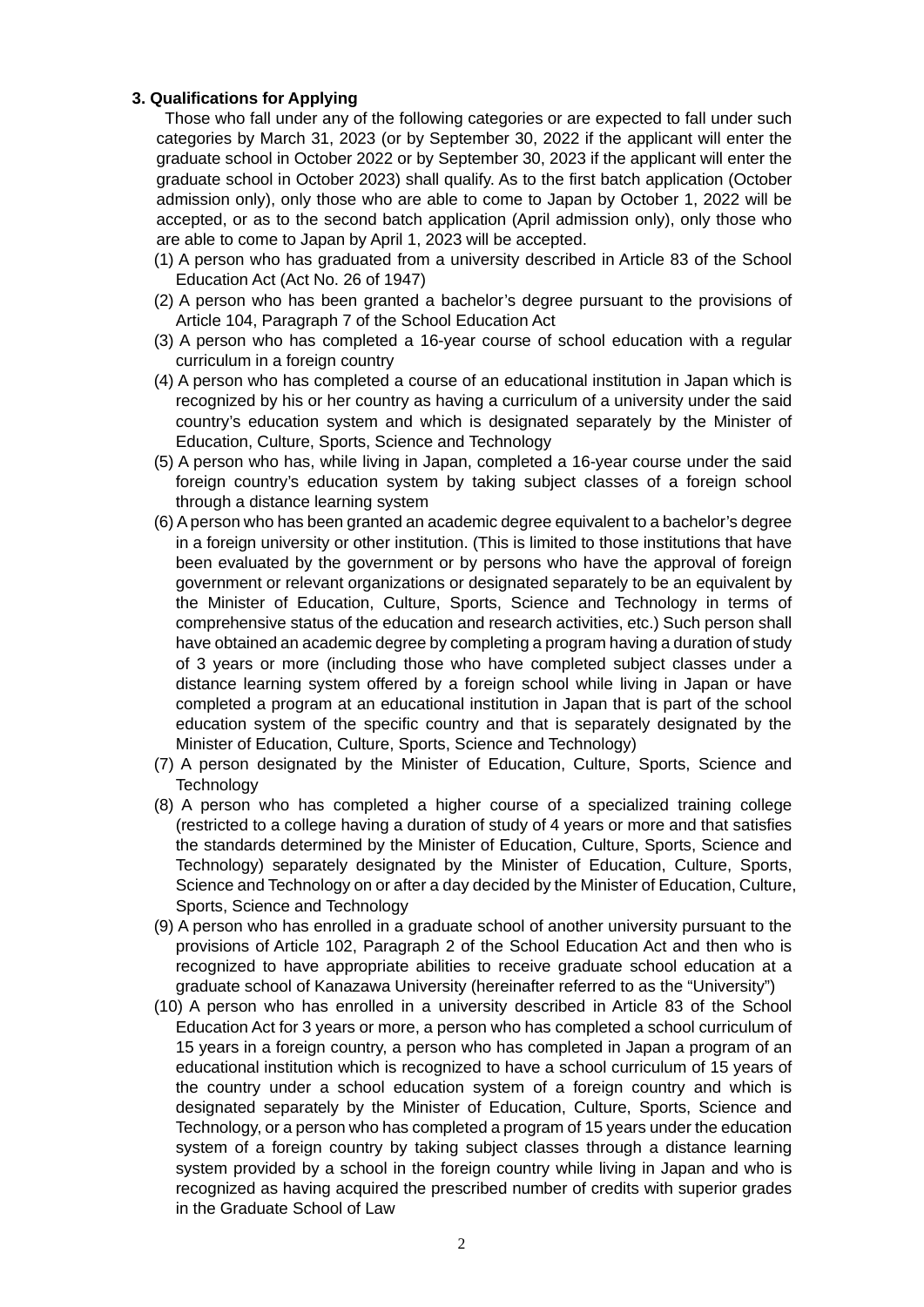- (11) A person who has reached 22 years of age and is recognized as having academic ability equivalent to or more of that of persons described in the Item (1) as a result of individual screening by the Graduate School of Law
- Note: In the event of (11), the following candidates will be recognized as qualifying through individual screening.

Persons who qualify for special admission to the third year of university, who are aged 22 or older at the time of admission, and who fall within any of the following categories:

- (a) A person who has studied in an advanced course at a junior college or technical college, etc. after having qualified for special admission to a university;
- (b) A person who has work experience or other experience in activities with international organizations and other institutions in an overseas country;
- (c) A foreign student who has been in a graduate school or the School of Law as a research student for a given period and has sufficient academic skills to qualify for the master's course of the Graduate Schools of Law.

## **4. Supervisor Selection**

Please choose a faculty member of the Division of Law and Politics who can supervise your research topic in English from "15. Program, Specialized Field and Faculty Member in Charge."

Applicants must contact the desired supervisor directly and get his or her informal consent before applying for preliminary examination of qualifications.

### **5. Preliminary Examination of Qualifications**

All applicants are subject to a preliminary examination. **The preliminary examination is free of charge.**

Those who would like to apply under 3.  $(6)$ ,  $(9)$ ,  $(10)$ ,  $(11)$   $(a)$ ,  $(b)$ , or  $(c)$  above are required to submit the following materials together with 5. (1) Materials for submission to the address stated in 5. (1) as PDF files via email. They are not required to submit items specified under 5 (1), ② and ③.

- (a) Graduation (completion) certificate or a certificate of prospective graduation (completion) issued by the applicant's last school
- (b) Transcript issued by the applicant's last school
- (c) Curricula and syllabi from the applicant's last school or copies of equivalent documents
- (d) A certificate of enrollment that shows that the applicant has experience in business or experience in activities (if applying under 3. (11) (b)) (in any form)
- (e) A document that describes the business or activities (written by the supervisors of such activities, if applying under 3. (11) (b)) (in any form)
- Note: Certificates and documents issued by foreign schools or organizations must be submitted with an English version and an explanatory document.
- **(1) Submission materials, method, and deadline for preliminary examination of qualification**

Applicants must submit materials as PDF files (except ⑤ Letter of recommendation) to the following address via email by the following deadline.

Applicants must ask the recommender to submit ⑤ Letter of recommendation to the same address as follows via email by the same deadline as follows.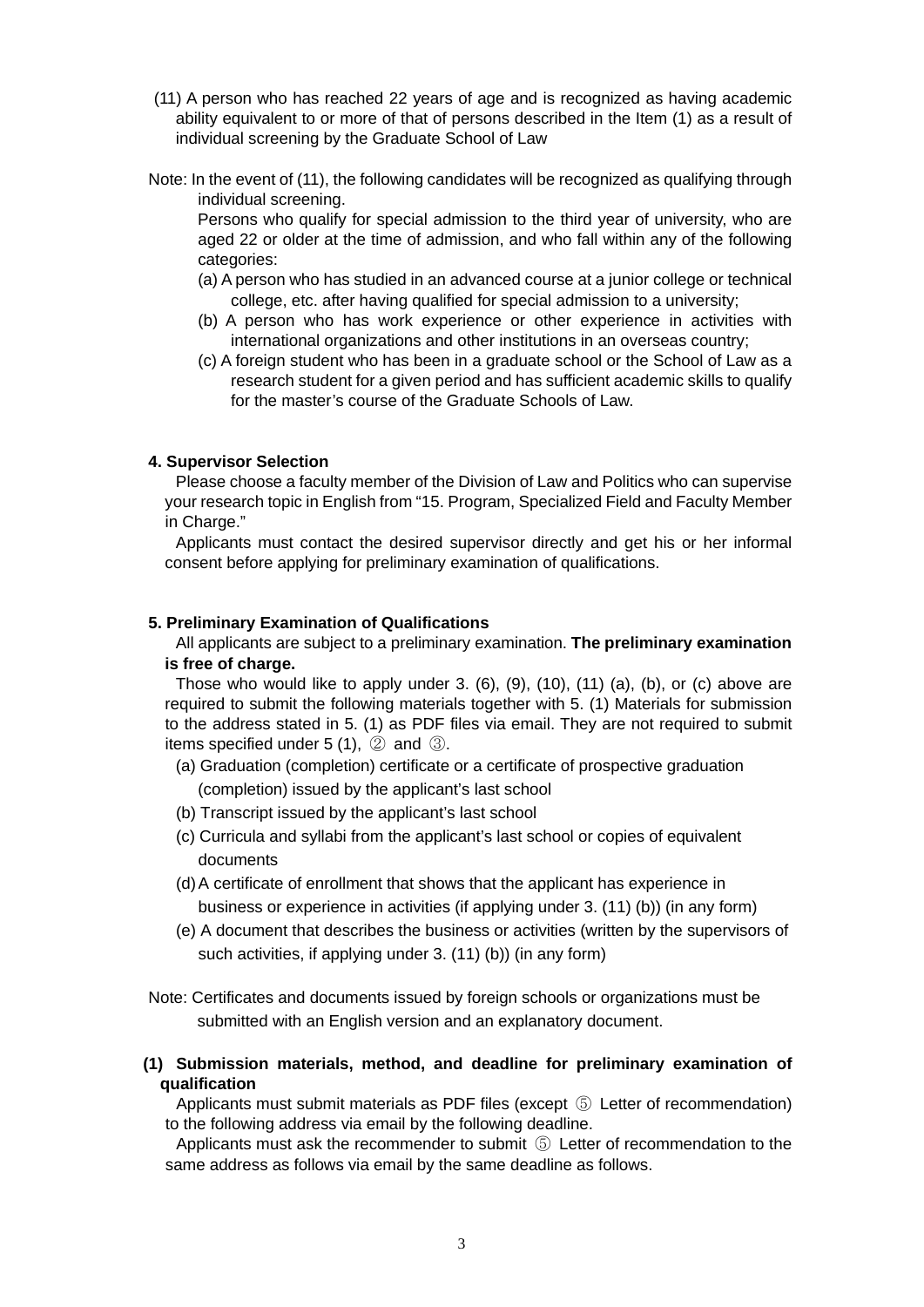●Submission deadline (including submission of 5) Letter of recommendation)

| Category                 | Deadline                                   |
|--------------------------|--------------------------------------------|
| First batch application  | Fri., May 13, 2022, 17:00 (Japan Time)     |
| Second batch application | Mon., October 31, 2022, 17:00 (Japan Time) |

●Email address: n-nyusi@adm.kanazawa-u.ac.jp

|                                       | ● Submission materials required for preliminary examination of qualifications |
|---------------------------------------|-------------------------------------------------------------------------------|
| <b><i><u>B</u></i></b> d. L. S. L. L. |                                                                               |

| <b>Materials</b>                            |                                                                              | <b>Notes</b>                                                                                                                                                                                                                                                                                                                                                                                        |
|---------------------------------------------|------------------------------------------------------------------------------|-----------------------------------------------------------------------------------------------------------------------------------------------------------------------------------------------------------------------------------------------------------------------------------------------------------------------------------------------------------------------------------------------------|
| $^{\textcircled{\scriptsize{1}}}$           | Application form and<br>curriculum vitae                                     | Fill in the form designated by the Graduate School of Law.<br>Make sure to write an email address that you can be<br>reached at and Skype ID if you have.                                                                                                                                                                                                                                           |
| $^{\copyright}$                             | <b>Graduation certificate</b><br>or certificate of<br>prospective graduation | Graduation certificate or a certificate of prospective<br>graduation issued by the applicant's university that meets<br>the Qualifications for Applying should be submitted.<br>The certificate issued by the foreign university must be<br>written in Japanese or English.                                                                                                                         |
| ③                                           | Transcript                                                                   | University transcript issued by the applicant's university<br>that meets the Qualifications for Applying should be<br>submitted.<br>The transcript must be written in Japanese or English.                                                                                                                                                                                                          |
| $^{\small{\textcircled{\footnotesize{1}}}}$ | Research plan                                                                | Write your intended research theme, past research fields,<br>motivation for applying and future research plans<br>specifically on the form designated by the Graduate<br>School of Law. If it is too long to fit on one sheet, fit within<br>two sheets, if possible.                                                                                                                               |
| (5)                                         | Letter of<br>recommendation                                                  | Letter of recommendation written by the university<br>president or the applicant's academic supervisor should<br>submitted. Please scan the signed<br>be<br>letter<br>of<br>recommendation and send it as a PDF file.                                                                                                                                                                               |
| $\circled6$                                 | Copy of your residence<br>card and copy of your<br>passport                  | Write your name on the application documents as shown<br>in these certificates.<br>Please submit a copy of your residence card (front and<br>back) and copy of your passport (in which nationality,<br>name, gender and birthday are written) if you have been<br>living in Japan.<br>If you have not been living in Japan, please submit only a<br>copy of your passport.                          |
| $^\circledR$                                | Proof of English<br>proficiency                                              | Please submit an official score certificate of English<br>proficiency test (TOEIC, TOEFL, IELTS, etc.).<br>We do not accept documents printed with a score<br>confirmation screen on the internet as proof documents.<br>English native speakers (those who were born and raised<br>in a country with English as the official language and<br>acquired English as the first language) are exempted. |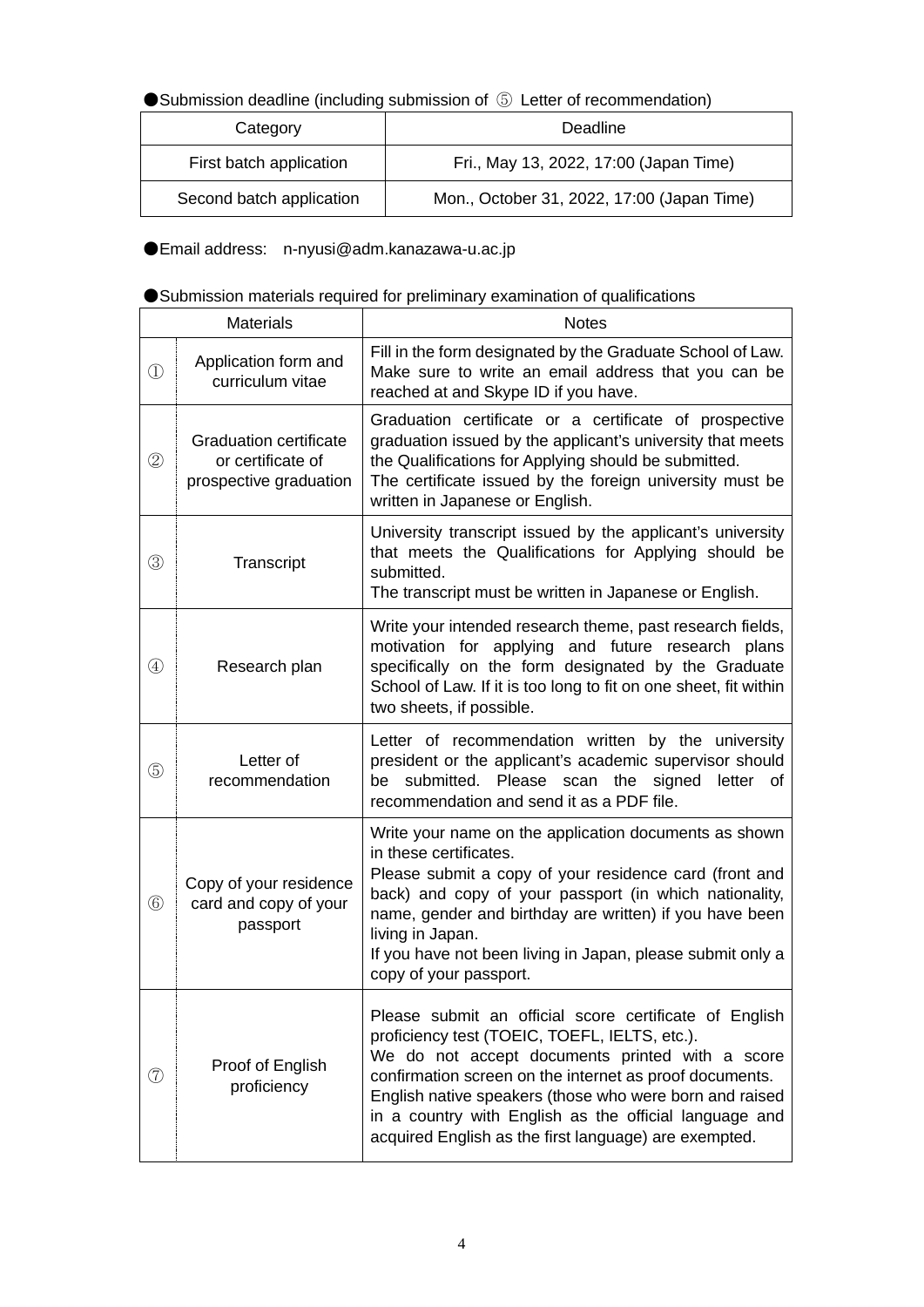- Note 1: Please keep the original documents ②, ③ and⑦. Successful applicants will be required to submit the original documents. Details of the deadline for submission, etc. will be sent when admission results are announced.
- Note 2: Materials to be submitted should be downloaded from our website. Division of Law and Politics (Master's Course), Graduate School of Law Kanazawa University website



https://law.w3.kanazawa-u.ac.jp/law-graduate/category/graduate/notice\_m

**(2) Notification of preliminary examination of qualification results** The results will be sent by email by the following dates.

First batch application: Wed., May 25, 2022 Second batch application: Thu., December 1, 2022

## **6. Application Procedures**

## **(1) Application period**

| Category                 | Period                                                                   |
|--------------------------|--------------------------------------------------------------------------|
| First batch application  | Thu., May 26, 9:00 - Wed., June 1, 2022, 17:00<br>(Japan Time)           |
| Second batch application | Mon., December 12, 9:00 - Fri., December 16, 2022, 17:00<br>(Japan Time) |

## **(2) Application method**

○Procedures for internet application



### Internet application

Register for an internet application from the following address. https://www.kanazawa-u.ac.jp/education/admission/internet\_entry



## **(3) Payment of admission examination fee**

①Admission examination fee: JPY 30,000

In addition to the admission examination fee, applicants must pay the service charge (JPY 990).

Japanese government scholarship international students are not required to pay the admission examination fee. Before applying, please contact the Admission Section, Student Affairs Division, Human and Social Administration Department.

Email: n-nyusi@adm.kanazawa-u.ac.jp

### ②Payment method

Any of the following methods can be used: Credit card (VISA, MasterCard, JCB, AMERICAN EXPRESS, Diners Club), convenience stores in Japan, bank ATMs in Japan (payment via Pay-easy) and net banking with Japanese banks (PayPay Bank and Seven Bank cannot be used)

[Note] 1. When payment is completed, application information may not be revised. Before completing payment, make sure to check there are no errors in the application information (particularly email addresses).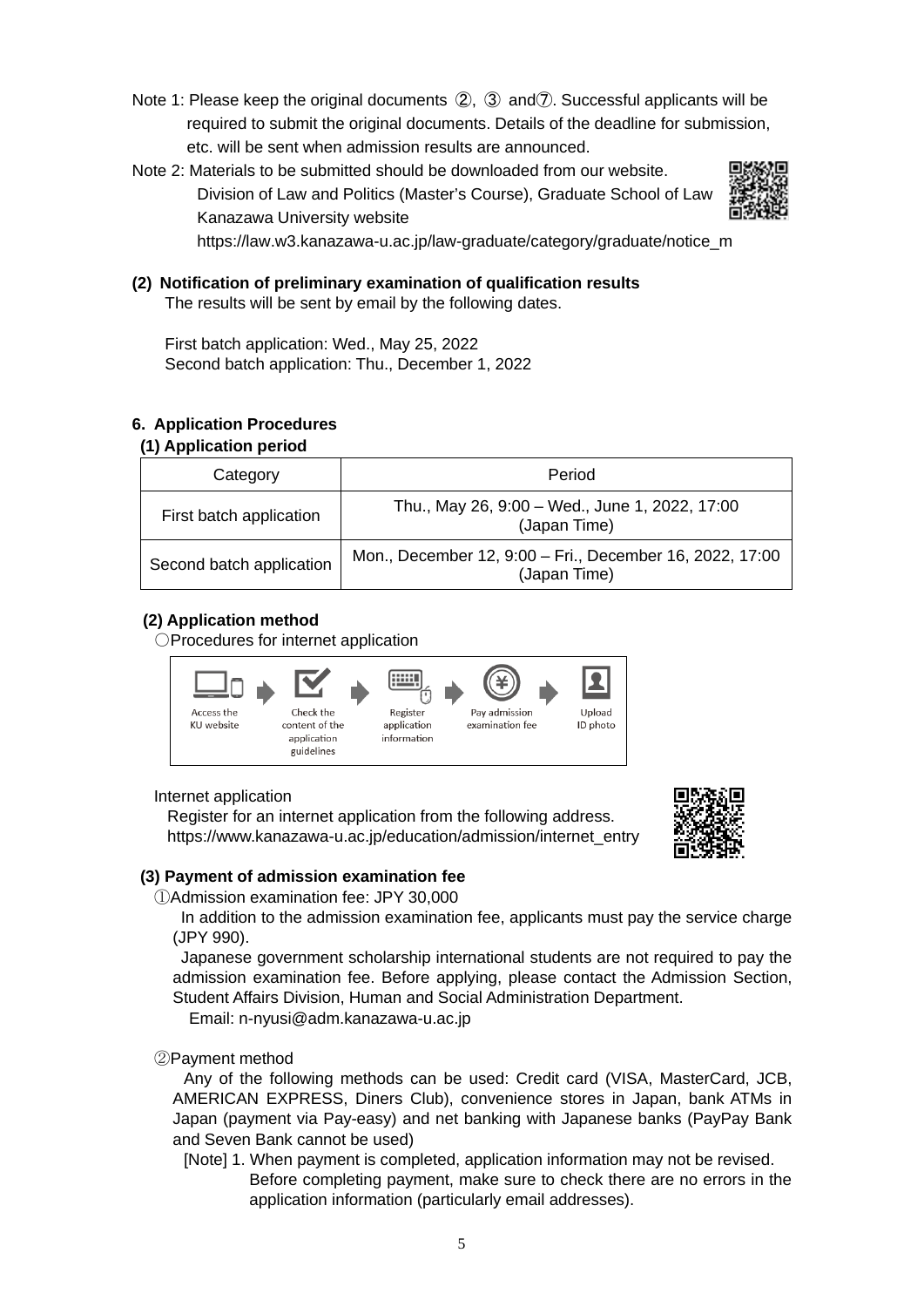- 2. Payment is not accepted at bank teller windows.
- 3. Payment using bank ATMs in convenience stores is not possible.
- 4. A credit card or bank account held by somebody other than the applicant may be used for payment.
- 5. **After the application documents are accepted, the entrance examination fee will not be returned for any reason.** However, if you do not apply after paying the admission examination fee, you may request a refund. Please contact the following manager.

Revenue and Expenditure Section, Financial Management Division, Finance Department, Kanazawa University Kakuma-machi, Kanazawa, Ishikawa, Japan 920-1192 Phone: 076-264-5066 Email: syunyu@adm.kanazawa-u.ac.jp

### **(4) Upload ID photo**

Upload a photo of the applicant from the URL provided in the email confirming the completion of registration after the online registration and payment of the admission examination fee.

(Note) Use only an unedited color photograph taken within the past three months of the upper body, bare-headed, and facing straight ahead, with a plain background (100KB -5MB jpg or png format file.)

## **7. Printing-out of the Admission Examination Card**

(First batch application): From Mon., June 13, 2022

(Second batch application): From Fri., Jan. 6, 2023

From the above date, it will be possible to print the admission examination card (受験 票) from the Internet application system. Log in from the "Application Confirmation Screen (申込確認画面)" and print in A4 size.

- (1) The admission examination card has a URL and a 2D code for a website where you can check the precautions and information concerning the examination venue. Please ensure you access the website and check the details before the date of the examination.
- (2) If your name is misspelled, please contact the following address.

Email: n-nyusi@adm.kanazawa-u.ac.jp

(3) Applicants residing in Japan:

Please ensure you bring your printed admission examination card on the day of the examination.

Applicants residing overseas:

Please make sure to keep your printed admission examination card with you on the day of the examination.

(4) The examinee number is required for admission procedures. Please retain the admission examination card until then.

### **8. Selection Method**

## **[Common to both the first batch application (October 2022 admission or April 2023 admission) and the second batch application (April 2023 admission or October 2023 admission)]**

Selection is conducted based on document screening and oral examination. Please note that the methods are different between applicants residing in Japan and applicants residing overseas.

**(1) Applicants residing in Japan**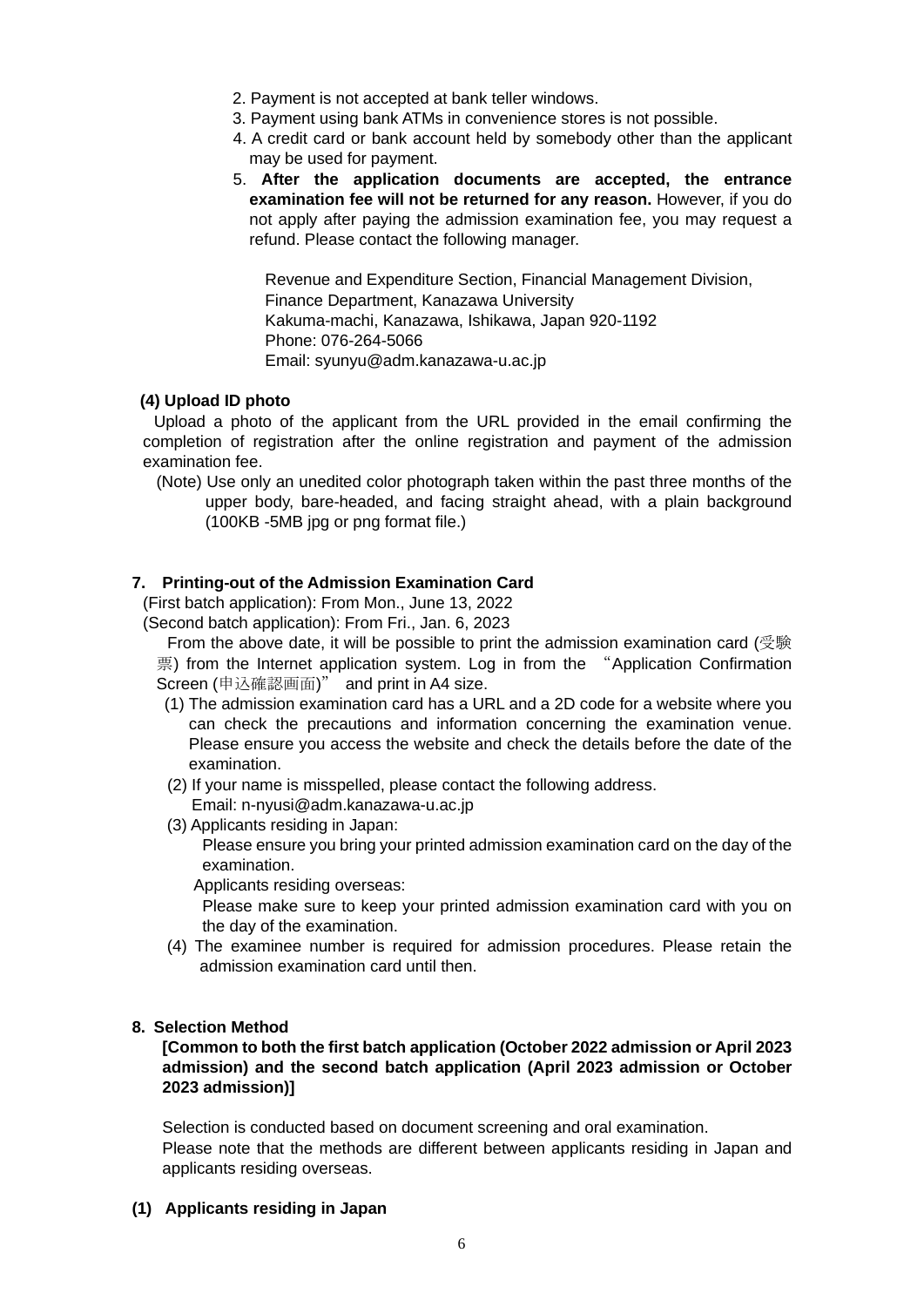## ●Dates of examinations

| Category                 | Date                   |
|--------------------------|------------------------|
| First batch application  | Sat., July 2, 2022     |
| Second batch application | Sat., February 4, 2023 |

## ●Subject and time of examinations

| Subject          | Time      | <b>Note</b>                                                                  |
|------------------|-----------|------------------------------------------------------------------------------|
| Oral examination | $14:00 -$ | This exam is conducted in English and<br>covers the submitted research plan. |

## ●Examination venue

Human and Social Science Lecture Hall 1 or 2, Kanazawa University (Please check the details when you print the admission examination card.)

## **(2) Applicants residing overseas**

We will conduct an oral examination via video call in English about the submitted research plan for applicants who pass the preliminary examination and whose payment for the admission examination fee is confirmed.

The oral examination will be held by the following deadline, with arrangements about date and method made in advance via email between the applicant and the faculty member under whom they wish to study. Please ensure a comfortable communication environment for video call by the date of the oral examination.

| Category                 | Deadline               |
|--------------------------|------------------------|
| First batch application  | Sat., July 2, 2022     |
| Second batch application | Sat., February 4, 2023 |

## **9. Announcement of Examination Results**

| Category |                          | Date                                        |
|----------|--------------------------|---------------------------------------------|
|          | First batch application  | Wed., July 27, 2022, 16:00 (Japan Time)     |
|          | Second batch application | Wed., February 22, 2023, 16:00 (Japan Time) |

Site: The bulletin board (1F, Human and Social Science Lecture Hall 2)

(1) Successful candidates (applicant numbers) will also be announced on our website. Division of Law and Politics (Master's Course), Graduate School of Law website https://law.w3.kanazawa-u.ac.jp/law-graduate/category/graduate/notice\_m

(2) You can confirm whether you have passed or not from the "online pass/fail viewing system" from the following URL.

https://www.kanazawa-u.ac.jp/education/admission/goukakusyahappyou



(3) Successful applicants will also be notified by postal mail. Applicants are not allowed to inquire about their results by telephone, email, or any other means.

## **10. Admission Procedures**

Successful applicants will find out about the period and method of admission procedures through the "Procedural Guidelines for Graduate School Admission" that will be sent in February 2023 for successful applicants of the first batch application (or in the beginning of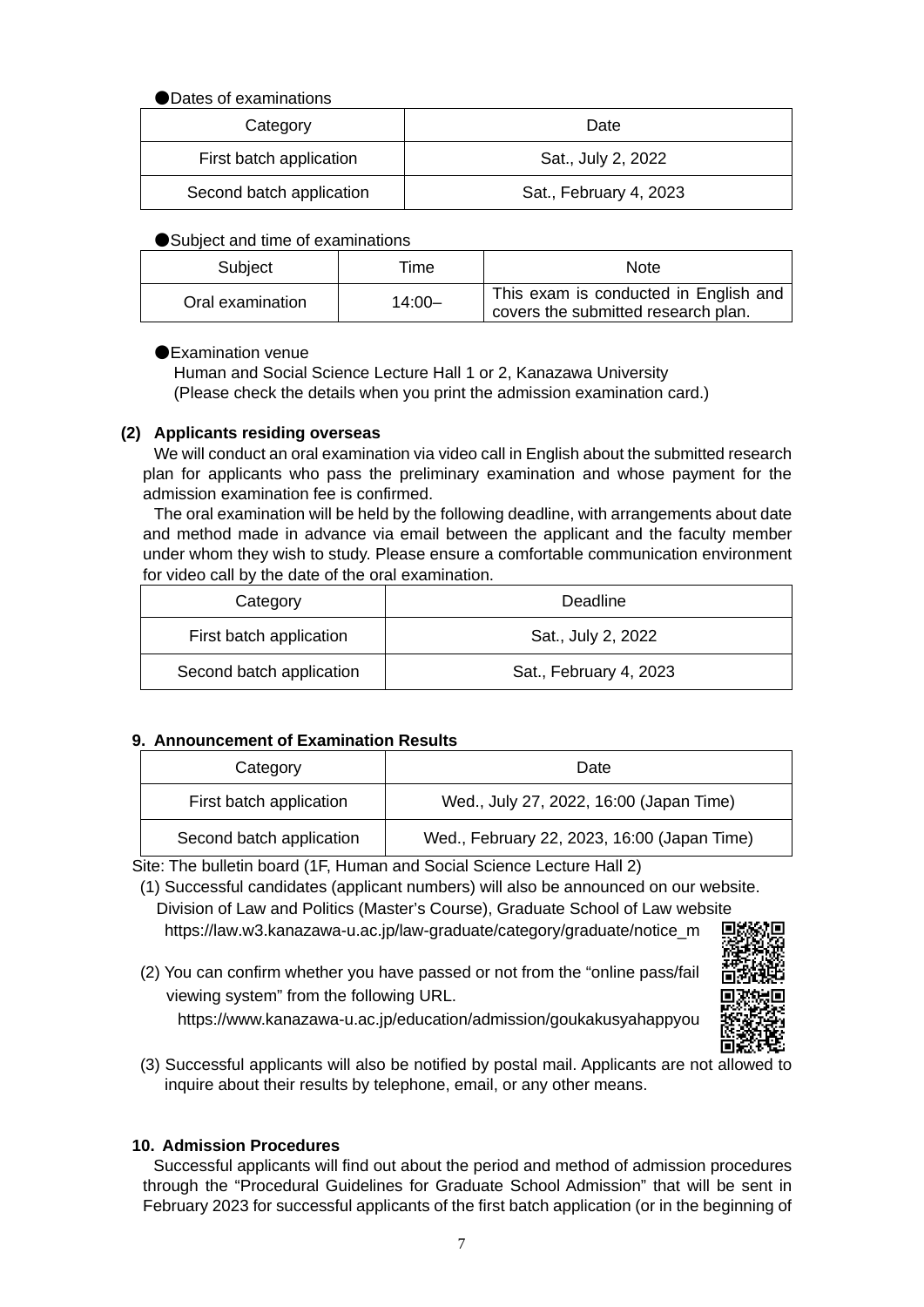September 2022 if the applicant will enter the Graduate School in October 2022) or when we announce Examination Results for successful applicants of the second batch application (or in the beginning of September 2023 if the applicant will enter the Graduate School in October 2023).

Successful applicants are required to submit a bank account balance certificate (balance of 1 million yen or more). (To apply for a Certificate of Eligibility (CoE))

## **11. Expenses Required for Admission**

## **(1) Admission Fee: JPY 282,000**

- Note 1: The above-mentioned amount is a projected amount. If the university amends the admission fee when you enter the university, the new admission fee will be applicable at the time of amendment.
- Note 2: We have a system of admission fee exemption and admission fee postponement.

### **(2) Other Expenses**

Kanazawa University obliges students to purchase the necessary insurance policies "Personal Accident Insurance for Students Pursuing Education and Research and Liability Insurance coupled with PAS" in preparation for a possible accident in your student life.

Insurance PAS premium (including Liability Insurance Coupled with PAS, for 2 years): JPY 2,430

In addition, Kanazawa University strongly recommends that international students purchase insurance "Comprehensive Insurance for Student Life Coupled with PAS for International Students" (Inbound futai-gakuso).

#### **12. Paying Tuition**

You will pay tuition in line with the "Tuition Deposit Account Remittance System," which automatically remits your tuition from your deposit account at a bank designated by the university. For more information on the procedure, see the brochure "Paying Tuition" enclosed with "Procedural Guidelines for Graduate School Admission."

Tuition (the same amount for each semester): JPY 267,900 (JPY 535,800 for one year).

Note 1: The above-mentioned amount is a projected amount. If the university amends tuition when you enter or stay in the university, the new tuition will be applicable at the time of amendment.

Note 2: We have a system of tuition exemption and tuition postponement.

### **13. Other Items**

### **(1) About taking external English examinations**

- \* As a rule of the graduate school, all master's course students are required to take an External English Examination and obtain a score equivalent to 600 points in the TOEIC Listening & Reading Test.
- \* Students are responsible for the testing fee. However, we might cover part or all of the testing fee by using various subsidy systems in Kanazawa University
- \* However, those who fall under any of the followings are waived from taking such English test. For that, you need to submit the "Application Form for English Examination Waiver" after admission and be examined.
	- ①Those who have a score of TOEIC 760 points, TOEFL-iBT 80 points, TOEFL-ITP 550 points or IELTS 6.0 or higher
	- ②Those who entered this graduate school by professional special selection or shortterm(1 year) students selection
	- ③Those who entered this graduate school by the selection examination in English
	- ④Native English speakers (those who was born and raised in a country where English is the official language and acquired English as the first language)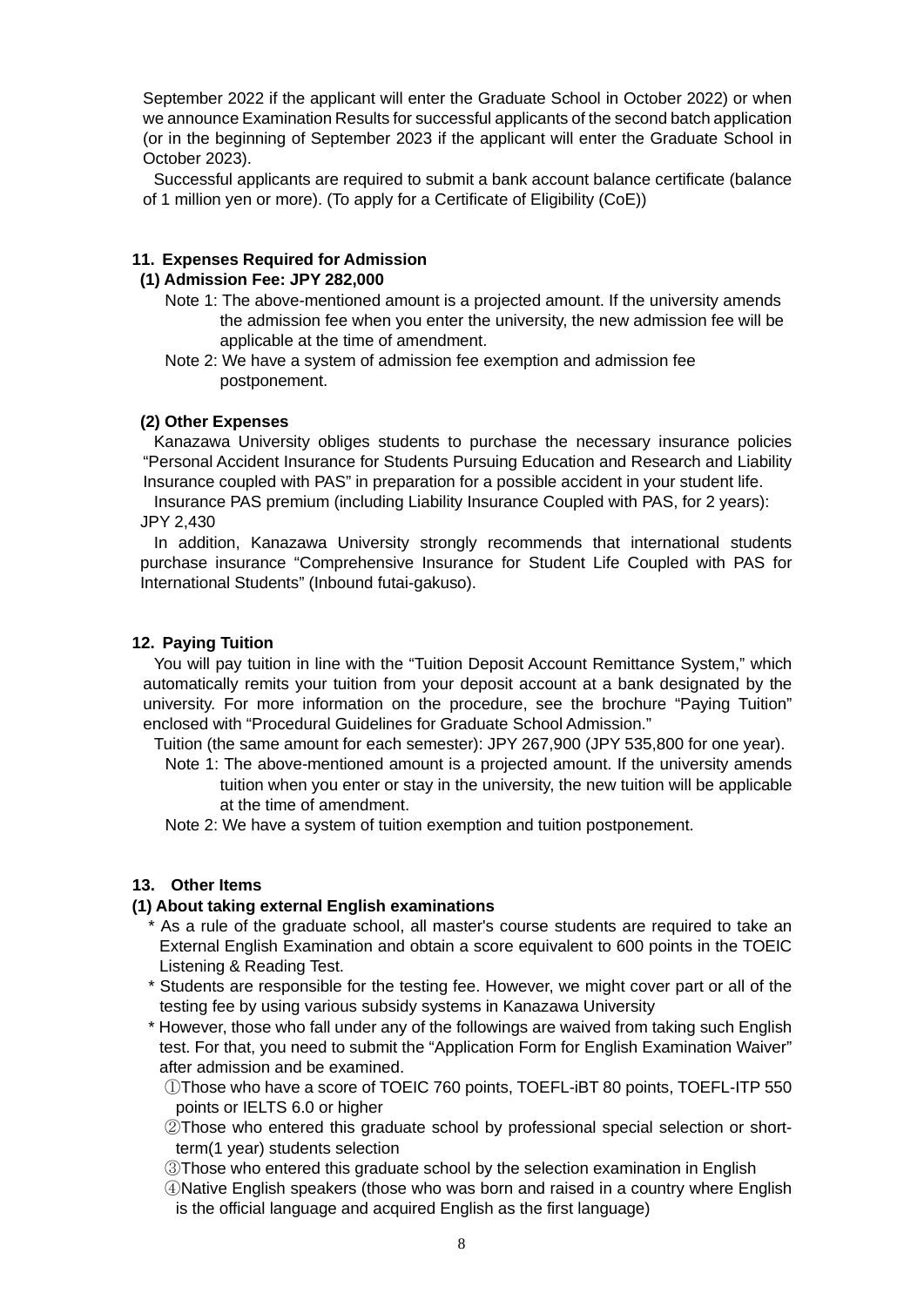⑤Others specifically approved by the Dean of the Graduate School of Human and Socio-Environmental Studies

## **(2) Standard duration of study**

The standard duration of study of a Master's Course at the Division of Law and Politics, Graduate School of Law shall be 2 years. However, if a student has produced superior results, he or she may satisfy the duration requirements by enrolling in this course for 1 year or more.

## **(3) Scholarship programs at Kanazawa University (for international students)**

Kanazawa University offers some scholarships.

For more information, please refer to the following website. https://www.adm.kanazawa-u.ac.jp/ie/e/abroad/scholarship.html



## **(4) Notes**

- ① After submission, application documents cannot be modified, and fees are nonrefundable.
- ② If an application is found to contain false statements, and an applicant is found to have cheated in an examination, admission may be revoked even after admission. In that case, the paid admission fees will not be refunded.

## **14. Protection of Personal Information**

Kanazawa University has established regulations on personal information management to properly manage and protect the information it holds.

All personal information that the University obtained during the candidate selection process and all personal information included in the documents submitted as in the enrollment process will be used for the following purposes:

- (1) Operations related to candidate selection and enrollment
- (2) Operations related to enrollment management, study instructions, and health management such as medical examinations after admission
- (3) Operations related to on-campus services such as the University's portal site, campus LAN, library, and borrowing library books after enrollment
- (4) Operations related to academic support, such as entrance-fee waivers, tuition waivers, and the selection of scholarship recipients
- (5) Operations related to the payment of entrance fees, tuition, and the operations of the financial institution to which the University outsources payment collection
- (6) Investigation and research related to candidate selection conducted in such a way that no particular individuals can be identified
- (7) Operations related to PR targeting students and their families, and related to fund (donation)
- (8) Operations related to outcome assessments for the graduates and those related to alumni relations, and the information services through Kanazawa University
- (9) Statistical work conducted in such a way that no particular individuals can be identified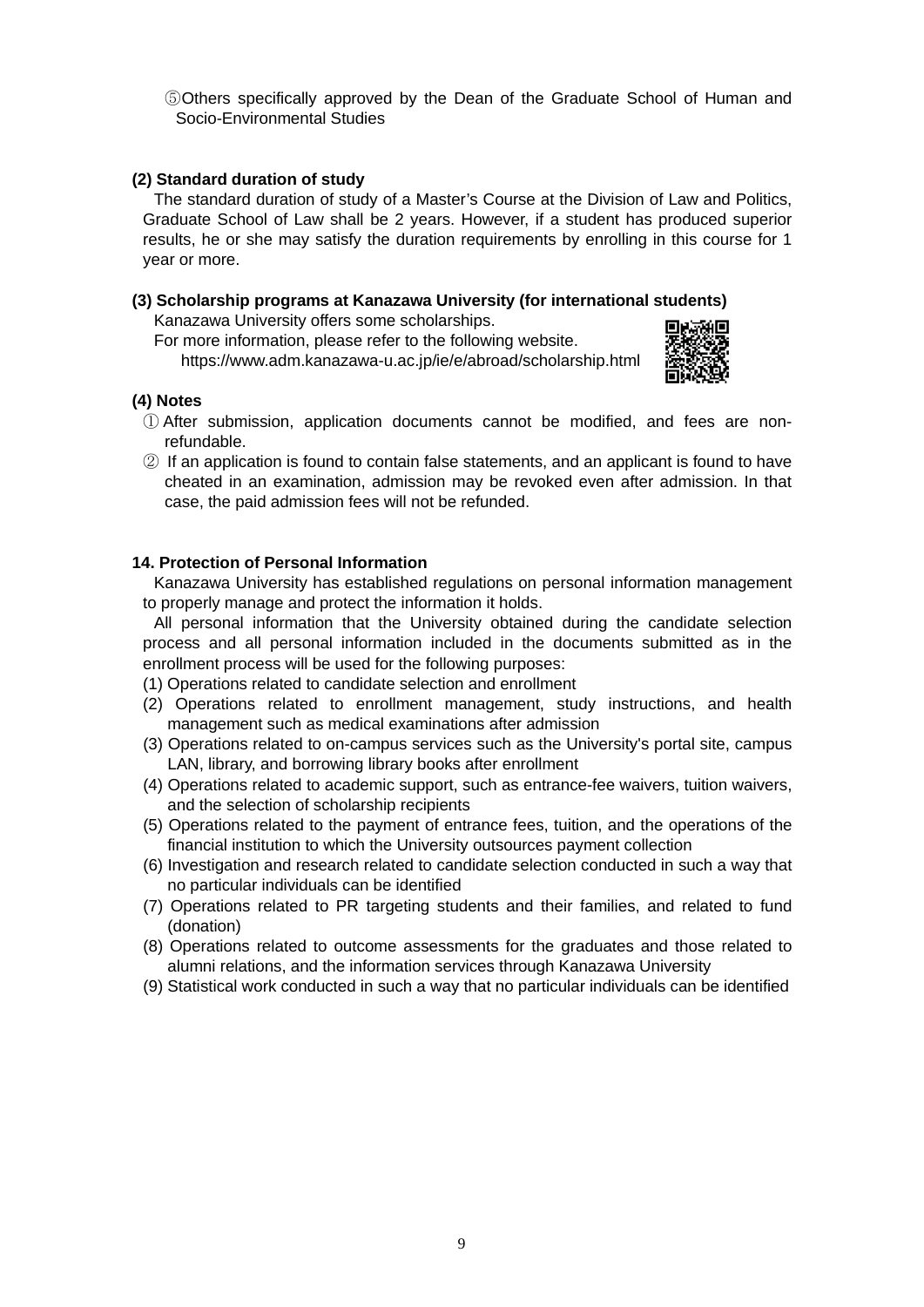| Program               | <b>Specialized Field</b>            | Faculty Member in Charge |
|-----------------------|-------------------------------------|--------------------------|
| Basic Science of Law  | Jurisprudence                       | ADACHI Hidehiko*         |
| Program               | Japanese Legal History              | MARUMOTO Yumiko          |
|                       | Asian Legal History                 | <b>NAKAMURA Masato</b>   |
|                       | Foreign Law                         | HIGASHIKAWA Koji*        |
| Public and Social Law | <b>Constitutional Law</b>           | YAMAZAKI Tomoya          |
| Program               | Administrative Law                  | <b>OSANAI Hiroki</b>     |
|                       | <b>Tax Law</b>                      | <b>HIRAKAWA Eiko</b>     |
|                       | <b>International Law</b>            | <b>INAZUMI Mitsue*</b>   |
|                       | <b>Criminal Law</b>                 | NAGAI Yoshiyuki          |
|                       | <b>Criminal Procedure</b>           | OGAI Aoi*                |
|                       | Labor Law                           | <b>HAYATSU Hirotaka</b>  |
|                       | Social Security Law                 | ISHIDA Michihiko*        |
| Private Law Program   | Civil Law                           | <b>GODA Atsuko</b>       |
|                       | Civil Law                           | ISHIO Tomohisa*          |
|                       | Civil Procedure                     | FUKUMOTO Tomoyuki        |
|                       | <b>Commercial Law</b>               | <b>MURAKAMI Hiroshi</b>  |
|                       | Economic Law                        | HONG Soongang*           |
|                       | Intellectual Property Law           | OTOMO Nobuhide*          |
| Politics Program      | <b>Public Policy</b>                | KIMURA Takahiro*         |
|                       | Local Autonomy                      | HONDA Tetsuya*           |
|                       | <b>Public Administration</b>        | KAWAI Koichi*            |
|                       | Polimetrics                         | OKADA Hiroshi*           |
|                       | <b>History of Political Thought</b> | NAKAMASA Masaki*         |
|                       | <b>Political Communication</b>      | YOKOYAMA Tomoya*         |

## **15. Program, Specialized Field and Faculty Members in Charge**

Note 1: Faculty members with an asterisk "\*" can supervise in English.

Note 2: Please look up contact information of the faculty member on the following website.

DIRECTORY OF RESEARCHERS AT KU:

https://ridb.kanazawa-u.ac.jp/public/index\_en.php



Please contact the admission section (n-nyusi@adm.kanazawa-u.ac.jp) if you cannot find the contact information on the website.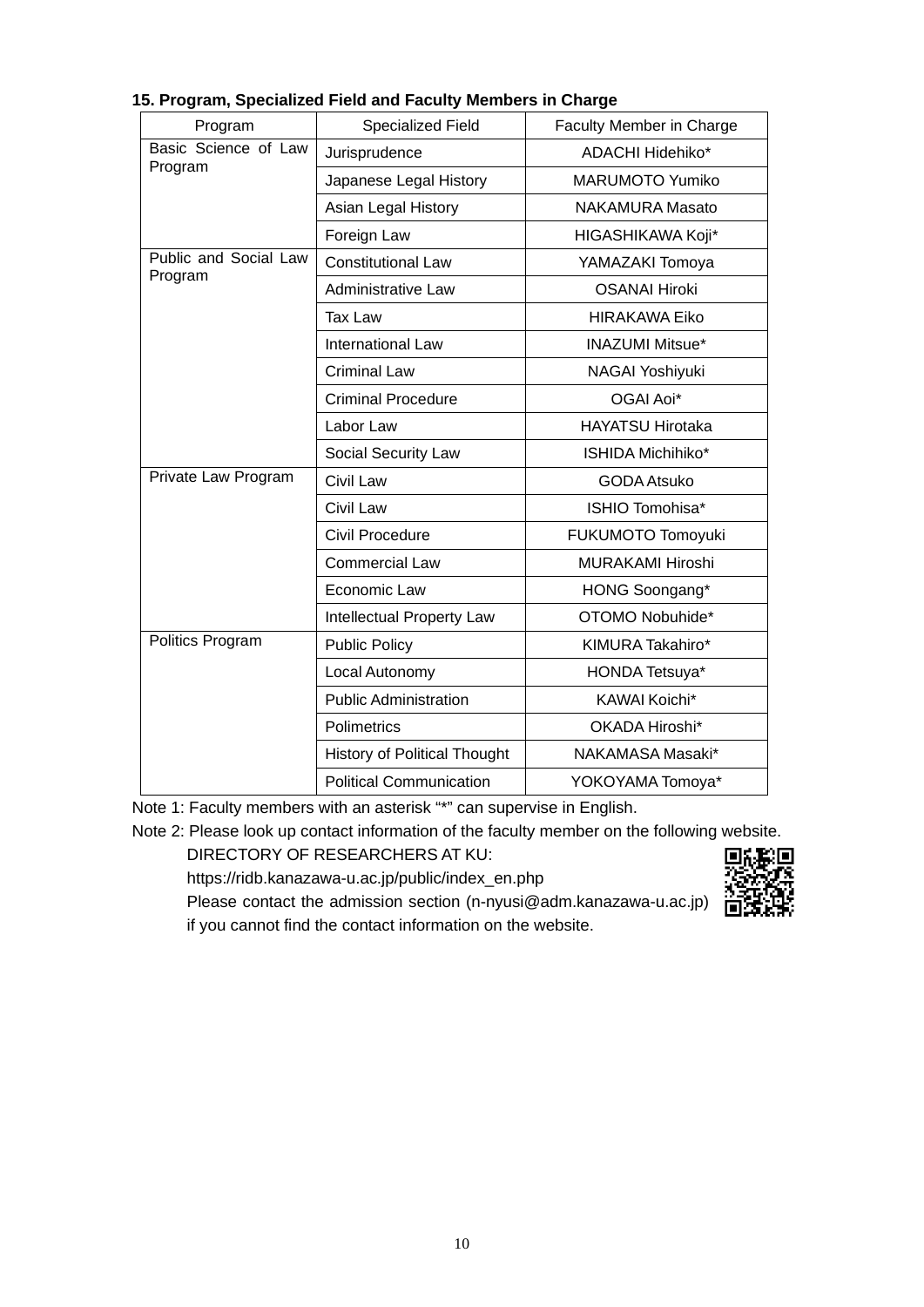#### Division of Law and Politics (Master's Course) Graduate School of Law Kanazawa University

#### **Contact Information**

Admission Section, Student Affairs Division, Human and Social Administration Department, Kanazawa University, Kakuma-machi, Kanazawa, Ishikawa, 920-1192 Japan

Tel: (+81) (0)76-264-5600

Email: n-nyusi@adm.kanazawa-u.ac.jp

Division of Law and Politics (Master's Course) Graduate School of Law Kanazawa University Website

https://law.w3.kanazawa-u.ac.jp/law-graduate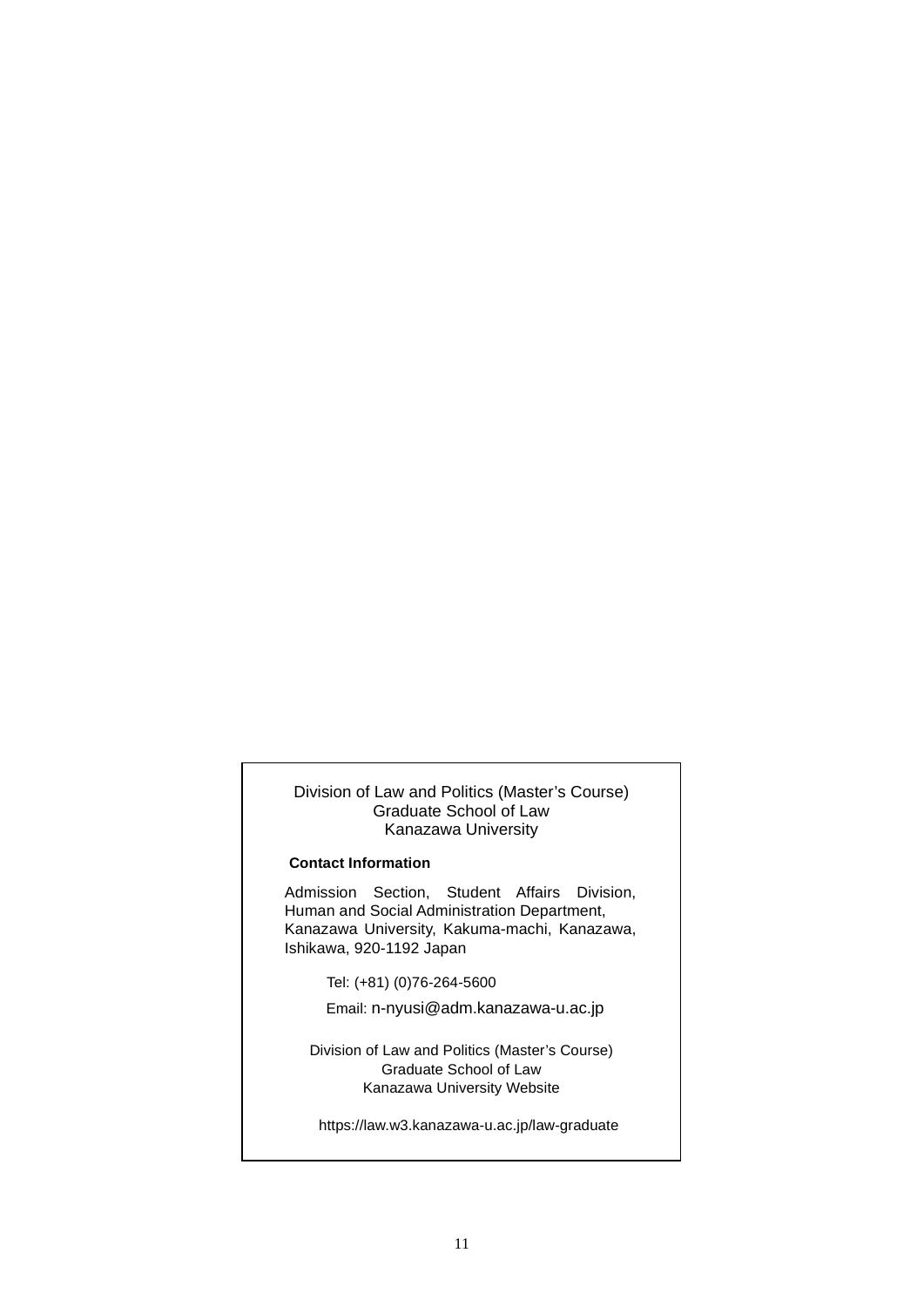## 令和4(2022)年度 10 月入学・令和5(2023)年度 4 月入学及び 10 月入学 金沢大学大学院法学研究科(修士課程)法学・政治学専攻 英語による特別選抜 学生募集要項【日本語概要】

法学研究科法学・政治学専攻では,修士の学位取得を目指す方を対象に,英語による特別選抜を行いま す。本研究科は,通常の選抜に合格するほどの日本語力は有していないものの,優秀で勤勉な方を本選抜で 採用したいと考えます。

すべての教員が英語による講義や演習を行い,修士論文を指導できるわけではありません。英語での指導 が可能な教員については,下記の表(「15 プログラム・専門分野及び担当教員」)を参照してください。

本専攻には研究コースと高度専門職コースの2コースを設けていますが,研究コースのみが英語による特 別選抜を行います。研究コースには以下の4つのプログラムを設けています。志願者は志願時にいずれかの プログラムを選択してください。

| 専 攻<br>名 | コース名     | プログラム名                    | 授与する学位<br>(修士) |
|----------|----------|---------------------------|----------------|
|          | 研究コース    | 基礎法学, 公法学 · 社会法学,<br>民事法学 | 法学             |
| 法学·政治学   |          | 政治学                       | 政治学            |
| 専攻       |          |                           | 法学             |
|          | 高度専門職コース |                           | 政治学            |

専攻及びコース・プログラムの編成、授与する学位

2022 年7月2日実施の選抜(第1期募集)による合格者は 2022 年 10 月1日又は 2023 年4月1日に,2023 年2月4日実施の選抜(第2期募集)による合格者は 2023 年4月1日又は 10 月1日に入学します。

## 1 学生受入方針(アドミッション・ポリシー)

法学・政治学専攻研究コースは,以下の全てを満たす者を求めます。

- (1) 修士論文を作成するために十分な文章読解力,文章作成力を有する者
- (2) 法学・政治学の基本的知識を有する者,又はその他の学問分野の基本的知識を有し,更に法学・政治学 の基本的,専門的知識を修得したい者
- (3) 修了後に金沢大学,他の日本の大学又は海外の大学の博士課程に進みたい者

## 2 募集人員

[第1期募集は2022年10月又は2023年4月入学,第2期募集は2023年4月又は2023年10月入学です。]

| 専<br>攻<br>名 | 第1期募集 | 第2期募集 |
|-------------|-------|-------|
| 法学・政治学専攻    | 若干名   | 若干名   |

## 3 出願資格

 本選抜に出願できる者は,次の各号のいずれかに該当する者又は2023年3月31日(2022年10月入学希望 の場合は2022年9月30日,2023年10月入学希望の場合は2023年9月30日)までに該当する見込みの者としま す。ただし,第1期募集の2022年10月入学希望の場合は2022年10月1日までに,第2期募集の2023年4月入 学の出願は2023年4月1日までに渡日可能な者に限ります。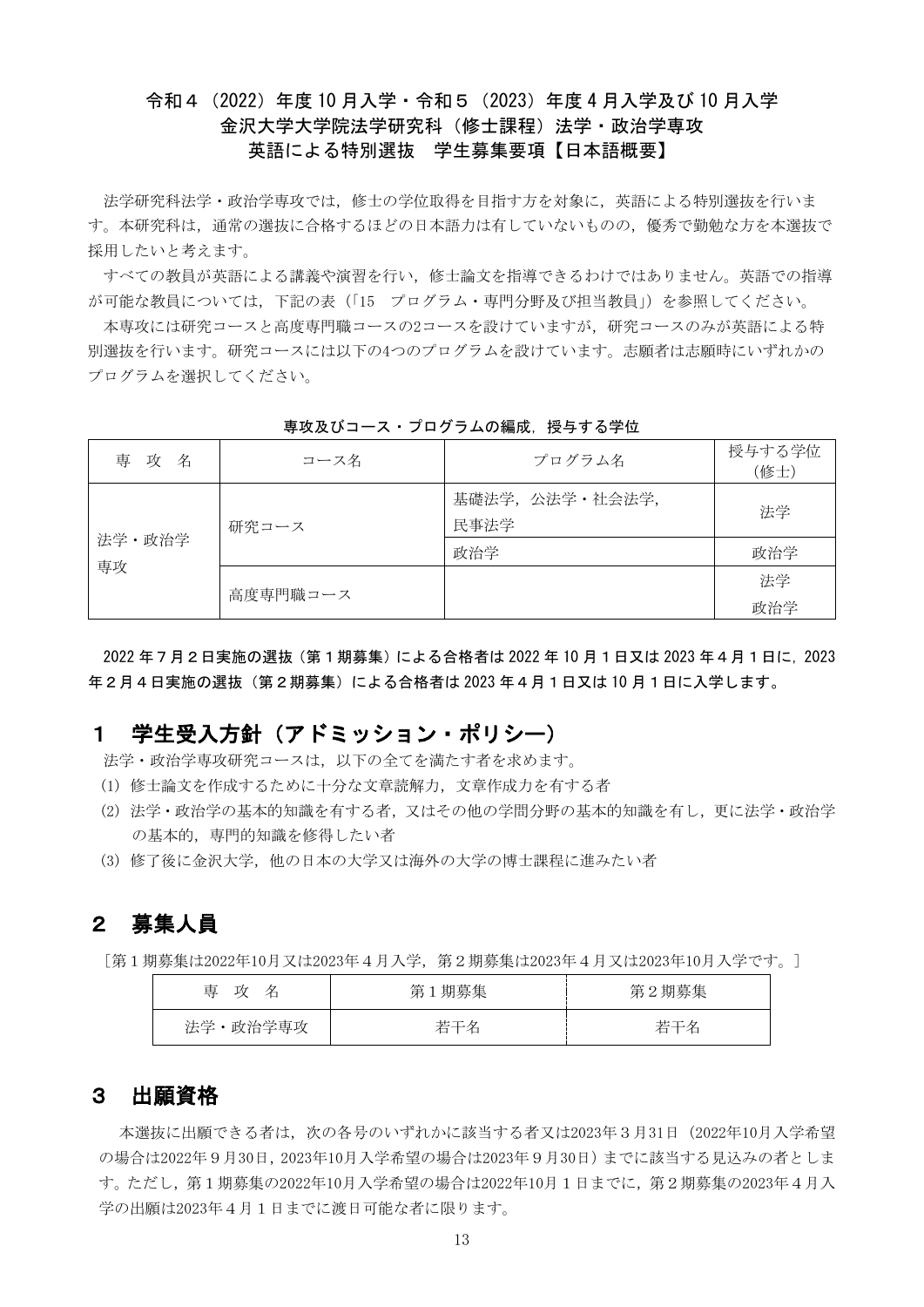- (1) 学校教育法(昭和 22 年法律第 26 号)第 83 条に定める大学を卒業した者
- (2) 学校教育法第 104 条第7項の規定により学士の学位を授与された者
- (3) 外国において学校教育における 16 年の課程を修了した者
- (4) 我が国において,外国の大学の課程を有するものとして当該外国の学校教育制度において位置付け られた教育施設であって,文部科学大臣が別に指定する当該課程を修了した者
- (5) 外国の学校が行う通信教育における授業科目を我が国において履修することにより当該外国の学校 教育における 16 年の課程を修了した者
- (6) 外国の大学その他の外国の学校(その教育研究活動等の総合的な状況について,当該外国の政府又 は関係機関の認証を受けた者による評価を受けたもの又はこれに準ずるものとして文部科学大臣が 別に指定するものに限る。)において,修業年限が 3 年以上である課程を修了すること(当該外国の 学校が行う通信教育における授業科目を我が国において履修することにより当該課程を修了するこ と及び当該外国の学校教育制度において位置付けられた教育施設であって文部科学大臣の指定を受 けたものにおいて課程を修了することを含む。)により,学士の学位に相当する学位を授与された者
- (7) 文部科学大臣の指定した者
- (8) 専修学校の専門課程(修業年限が 4 年以上であることその他の文部科学大臣が定める基準を満たす ものに限る。) で文部科学大臣が別に指定するものを文部科学大臣が定める日以降に修了した者
- (9) 学校教育法第 102 条第 2 項の規定により他の大学の大学院に入学した者であって,本研究科におい て,大学院における教育を受けるにふさわしい学力があると認めたもの
- (10) 学校教育法第 83 条に定める大学に 3 年以上在学した者,外国において学校教育における 15 年の課 程を修了した者,外国の学校が行う通信教育における授業科目を我が国において履修することによ り当該外国の学校教育における 15 年の課程を修了した者,又は我が国において,外国の大学におけ る 15 年の課程を有するものとして当該外国の学校教育制度において位置付けられた教育施設であっ て,文部科学大臣が別に指定するものの当該課程を修了した者であって,本研究科において,所定の 単位を優れた成績をもって修得したと認めたもの
- (11) 本研究科において,個別の入学資格審査により,出願資格(1)に定める者と同等以上の学力があ ると認めた者で,22 歳に達したもの
- 【注】(11)において,個別審査により出願資格が認められる者は次のとおりです。

大学に3年次編入の資格があり,入学時点で 22 歳に達する者で次のいずれかに該当するもの

- (a) 大学編入学資格取得後,さらに短期大学又は高等専門学校の専攻科等における学習歴を有する 者
- (b) 実務経験や海外における国際的団体等での活動経験を有する者
- (c) 外国人留学生で,研究科又は本学法学類研究生として所定の期間在学し,本研究科修士課程に出 願するに足りる学力を有すると認められる者

## 4 指導教員の選定

希望する研究テーマについて,英語で指導を受けられる本専攻教員を「15 プログラム・専門分野 及び担当教員」から選んでください。

出願資格事前審査の申請前に希望する指導教員と直接連絡をとり,指導教員の内諾を得てから申請 してください。

## 5 出願資格事前審査

全ての志願者は,出願資格事前審査を受けなければなりません。なお,事前審査は無料です。

また, 3出願資格の (6), (9), (10), (11) (a), (b), (c)により出願しようとする者は, 5 (1)に 記載の提出書類と併せて下記の書類を全てPDFに変換して,5 (1)に記載の期間に記載のアドレスへ送 信してください。なお,5(1)提出書類②,③の書類の提出は必要ありません。

- ア 最終学校の卒業(修了)証明書又は卒業(修了)見込証明書
- イ 最終学校の成績証明書
- ウ 最終学校の教育課程表及びシラバス又はこれに相当するものの写し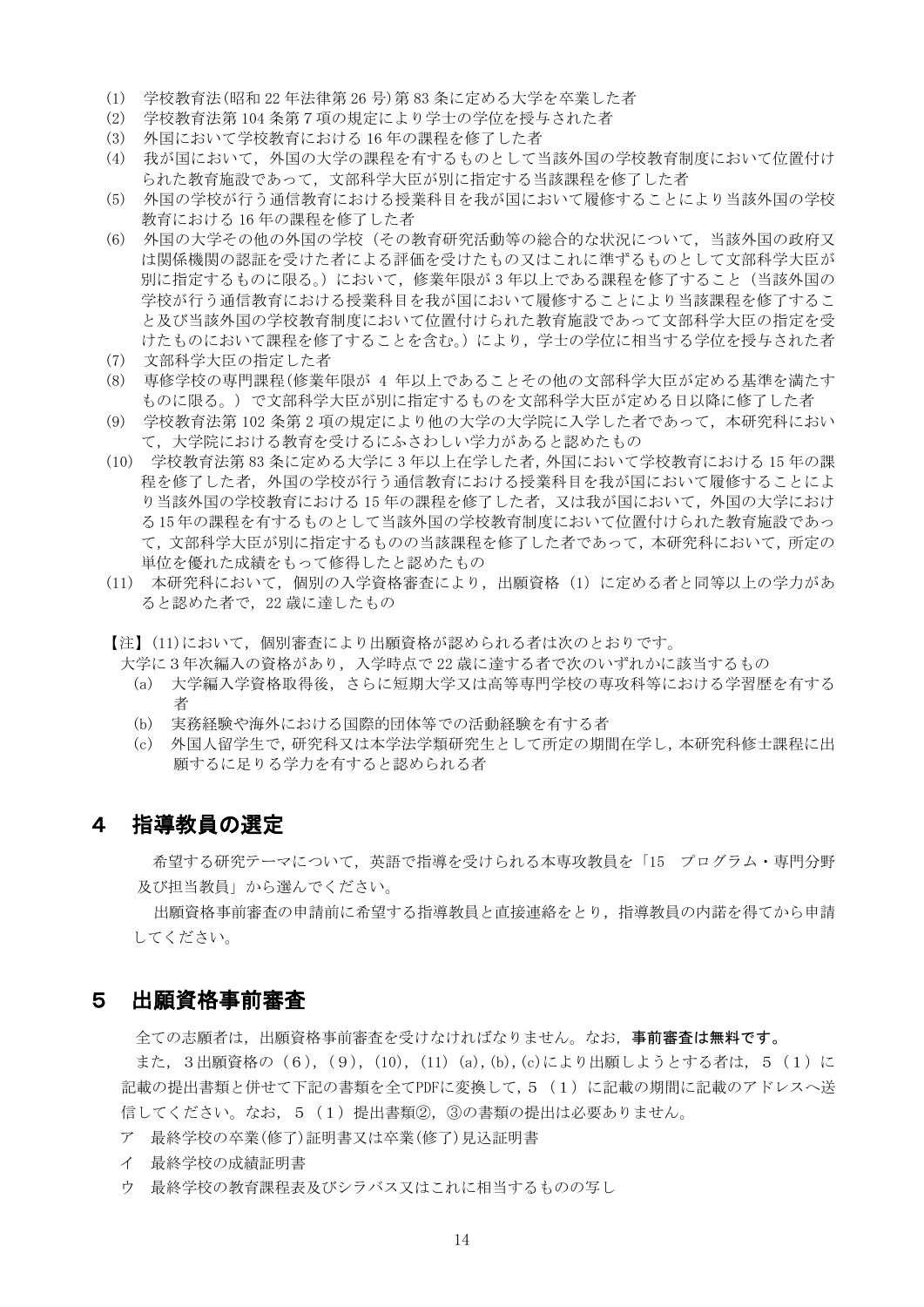- エ 実務経験や活動経験を示す在籍証明書(3.(11)(b)により出願する場合)(様式任意)
- オ 実務経験や活動経験の内容を表す書面(3.(11)(b)により出願する場合)(様式任意)当該活動の上司 等の記載によるもの

【注】外国の学校及び機関等の証明書等には,その英訳及び説明書を添付してください。

#### (1)出願資格事前審査の申請に必要な書類,提出方法及び期間

志願者は以下の提出書類(⑤の推薦書を除く)を全てPDFに変換して,下記の期限までに下記アドレスへ 送信してください。

⑤の推薦書については,志願者が推薦人に対して,下記の同期限までに同アドレスへ送信するよう依頼 してください。

#### ●書類提出期限 (推薦書を含む)

| 区<br>$\overline{\phantom{a}}$ | 期<br>限                        |
|-------------------------------|-------------------------------|
| 第1期募集                         | 2022年5月13日(金)17:00(日本時間)まで    |
| 第2期募集                         | 2022年10月31日(月)17:00 (日本時間) まで |

●書類送付先: n-nyusi@adm. kanazawa-u. ac. jp

#### ●事前審査の申請に必要な提出書類一覧

|                                | 書 | 類 | 等                    | 摘<br>要                                                                                                                                                     |
|--------------------------------|---|---|----------------------|------------------------------------------------------------------------------------------------------------------------------------------------------------|
| $\textcircled{\scriptsize{1}}$ | 履 |   | 入学志願票及び<br>歴<br>書    | 本研究科所定の用紙に必要事項を記入してください。<br>確実に連絡が届くEメール・アドレス記入も忘れないようにしてください。Skype<br>IDがある場合はSkype名も記入してください。                                                            |
| $\circled{2}$                  |   |   |                      | 本研究科への出願資格を満たす大学の卒業(見込)証明書を提出してください。<br> 卒業(見込)証明書  外国の大学の場合は,大学が発行する英語又は日本語による卒業(見込)証明書を<br>提出してください。                                                     |
| $\circledS$                    |   |   |                      | 本研究科への出願資格を満たす大学の成績証明書を提出してください。<br>成 績 証 明 書 外国の大学の場合は,大学が発行する英語又は日本語による成績証明書を提出し<br>てください。                                                               |
| (4)                            |   |   |                      | 本研究科所定の用紙に,入学後の希望研究テーマ,これまでの研究分野,志望の動<br>研究計画書機,今後の研究計画について、具体的に記入してください。<br>1枚で収まらない場合、できるだけ2枚に収めてください。                                                   |
| (5)                            | 推 |   | 書<br>薦               | 大学長又は指導教員による推薦書を提出してください。署名をした推薦書をスキ<br>ャン (scan) し、PDFに変換してください。                                                                                          |
| $\circled{6}$                  | 及 |   | 在留カードの写し<br>パスポートの写し | 出願書類には、この証明書等に記載の氏名を使用してください。<br>日本に在留している外国人は,在留カード(表・裏)の写し及びパスポート(国籍,<br>7 N<br>氏名、性別、生年月日が記載されたページ)の写しを提出してください。<br>日本に在留していない外国人は、パスポートの写しのみを提出してください。 |
| (7)                            | る |   | 英語能力を証明す<br>書<br>類   | TOEIC, TOEFL, IELTS等の公式スコアレポートを提出してください。<br>インターネット上のスコア確認画面を印刷したものは、成績を証明する書類とし<br>て認めません。<br>英語母語話者(一般に英語を公用語とする国に生まれ育ち、英語を第一言語とし<br>て獲得した者)は提出を免除します。   |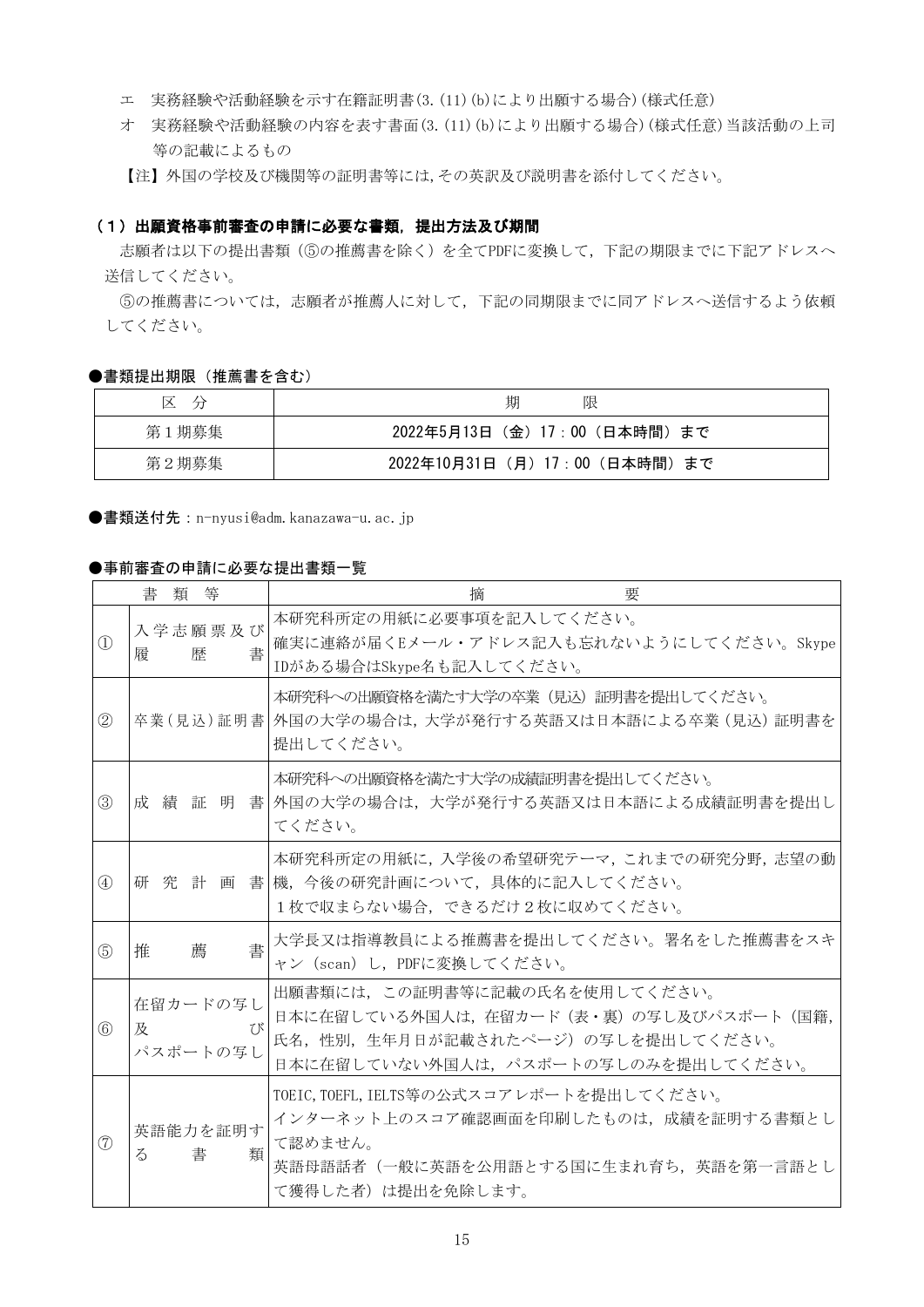- 【注】1:本選抜の合格者には,②,③,⑦の原本を提出していただきますので,これらの書類を保管して おいてください。提出期限等の詳細については,合格発表時にお知らせします。
	- 2:提出書類用紙は、本専攻の Web サイトに掲載しているファイルを利用してください。 法学研究科 (修士課程) 法学·政治学専攻 Web サイト https://law.w3.kanazawa-u.ac.jp/law-graduate/category/graduate/notice\_m



#### (2) 出願資格事前審査の結果通知

下記の期限までに,申請者にEメールでお知らせします。 第1期募集:2022年5月25日(水)まで 第2期募集:2022年12月1日(木)まで

## 6 出願手続

#### (1)出願期間

| 区 分   | 間<br>期                                    |
|-------|-------------------------------------------|
| 第1期募集 | 2022年5月26日 (木) 9:00~6月1日 (水) 17:00 (日本時間) |
| 第2期募集 | 2022年12月12日(月)9:00~12月16日(金)17:00(日本時間)   |

## (2)出願方法

○Web出願の流れ



出願情報の登録

以下のURLから出願情報の登録を行ってください。

https://www.kanazawa-u.ac.jp/education/admission/internet\_entry



#### (3)入学検定料の支払

① 入学検定料 30,000円

入学検定料の他に,支払手数料として別途990円が必要です。

国費外国人留学生は,入学検定料の支払は不要です。出願する前に,人間社会系事務部学生課入試・学 生募集係 (n-nyusi@adm.kanazawa-u.ac.jp)へ連絡してください。

② 支払方法

コンビニエンスストア, 銀行ATM (Pay-easyでの支払), クレジットカード (VISA, MasterCard, JCB, AMERICAN EXPRESS, Diners Club)及びネットバンキング (PayPay銀行及びセブン銀行の2行は利用でき ません。)のいずれかで支払可能です。

- (注)1.支払を完了すると,出願情報の修正はできません。必ず支払前に入力した出願情報(特にメ ールアドレス)に間違いがないか確認してください。
	- 2. 銀行窓口での支払はできません。
	- 3.コンビニエンスストアに設置されている銀行ATMでの支払はできません。
	- 4.クレジットカード及びネットバンキングの名義は,志願者と同一である必要はありません。
	- 5.出願書類受理後は,いかなる理由があっても入学検定料の返還には応じません。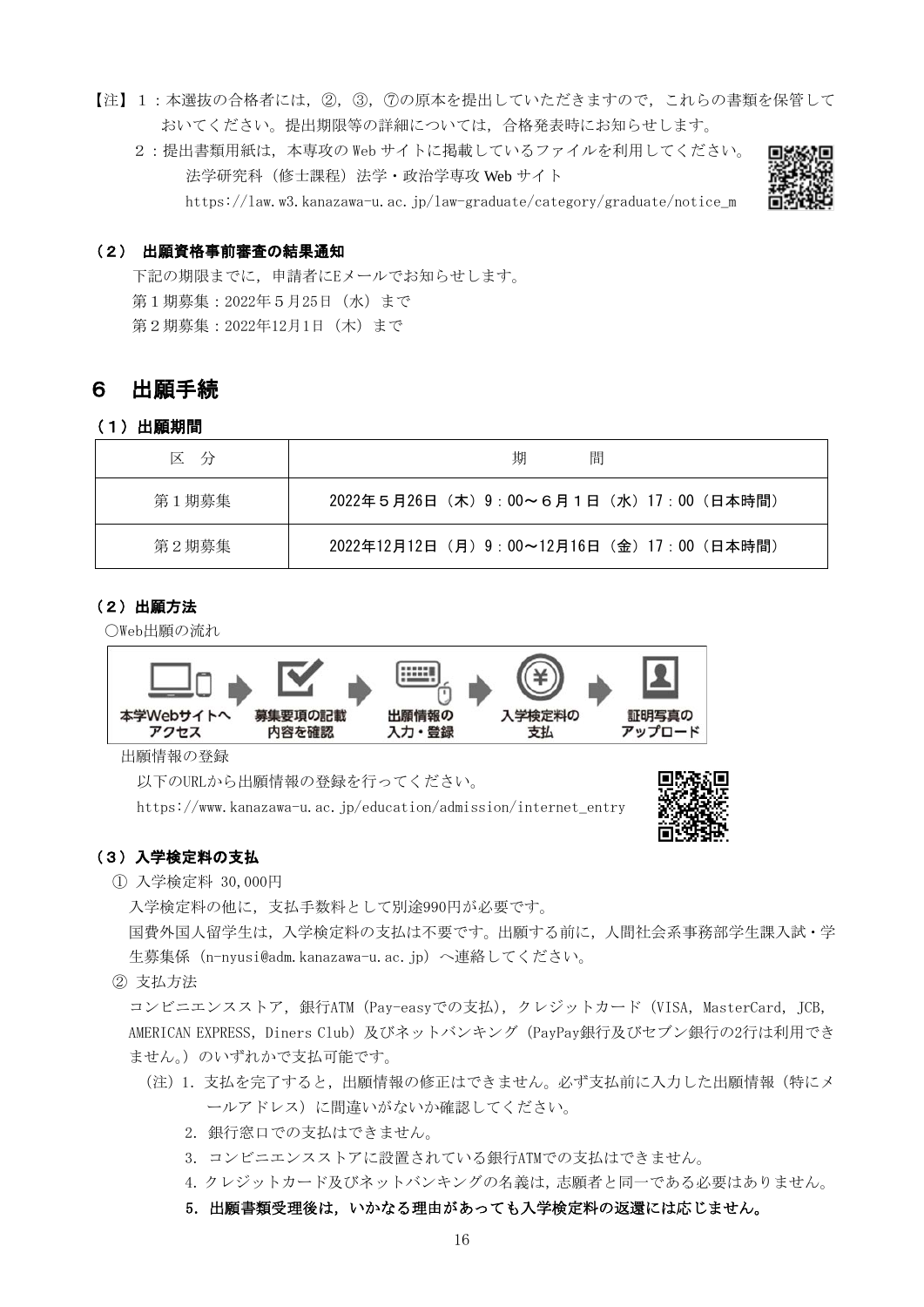ただし,入学検定料の支払後,出願しなかった場合は返還手続を行うことができますので, 下記まで連絡してください。

担当 財務部財務管理課出納係 〒920-1192 金沢市角間町 電話 076-264-5066 E-mail syunyu@adm.kanazawa-u.ac.jp

#### (4) 証明写真のアップロード

Web出願システムで登録及び入学検定料支払い後,登録完了メールに記載されているURLから,志願者 本人の写真のアップロードを行ってください。

(注)志願者本人と判別できるもので,カラー・上半身・無修正・無帽・正面向き・無背景・直近3ヶ 月以内に撮影した100KB~5MBのjpg又はpng形式のデータを使用してください。

## 7 受験票の印刷

第1期募集は2022年6月13日 (月)頃から、第2期募集は2023年1月6日 (金)頃から,Web出願システム より受験票の印刷が可能です。「申込確認画面」からログインし、A4サイズで印刷してください。

- (1)受験票には,受験上の注意・試験会場案内が確認できるWe bサイトのURL及び 2 次元バーコードがあ ります。必ずアクセスして内容を確認の上,受験してください。
- (2)氏名等に間違いがある場合には,人間社会系事務部学生課入試・学生募集係(n-nyusi@adm.kanazawau.ac.jp)へ連絡してください。
- (3)国内在住者:試験当日は,印刷した「受験票」を必ず持参してください。 国外在住者:試験当日は,印刷した「受験票」を必ず手元に置いておいてください。
- (4)受験番号は,入学手続にも必要です。それまで「受験票」は大切に保管してください。

## 8 選抜方法

## 【第1期募集(2022年10月入学及び2023年4月入学)】【第2期募集(2023年4月入学及び2023年10月入学)】 共通

入学者の選抜は、書類審査と口述試験により総合して行います。 国内在住者と国外在住者で選抜方法が異なりますので,ご確認ください。

## (1) 国内在住者

#### ●試験日時

| 区<br>分 | 験<br>試<br>日   |  |  |
|--------|---------------|--|--|
| 第1期募集  | 2022年7月2日 (土) |  |  |
| 第2期募集  | 2023年2月4日 (土) |  |  |

#### ●試験科目,試験時間

| 試<br>験<br>科<br>Ħ | 試験時間                           | 備<br>老                     |
|------------------|--------------------------------|----------------------------|
| 験<br>述 試<br>口    | 14:00<br>$\tilde{\phantom{a}}$ | 提出された研究計画書を中心に英<br>語で行います。 |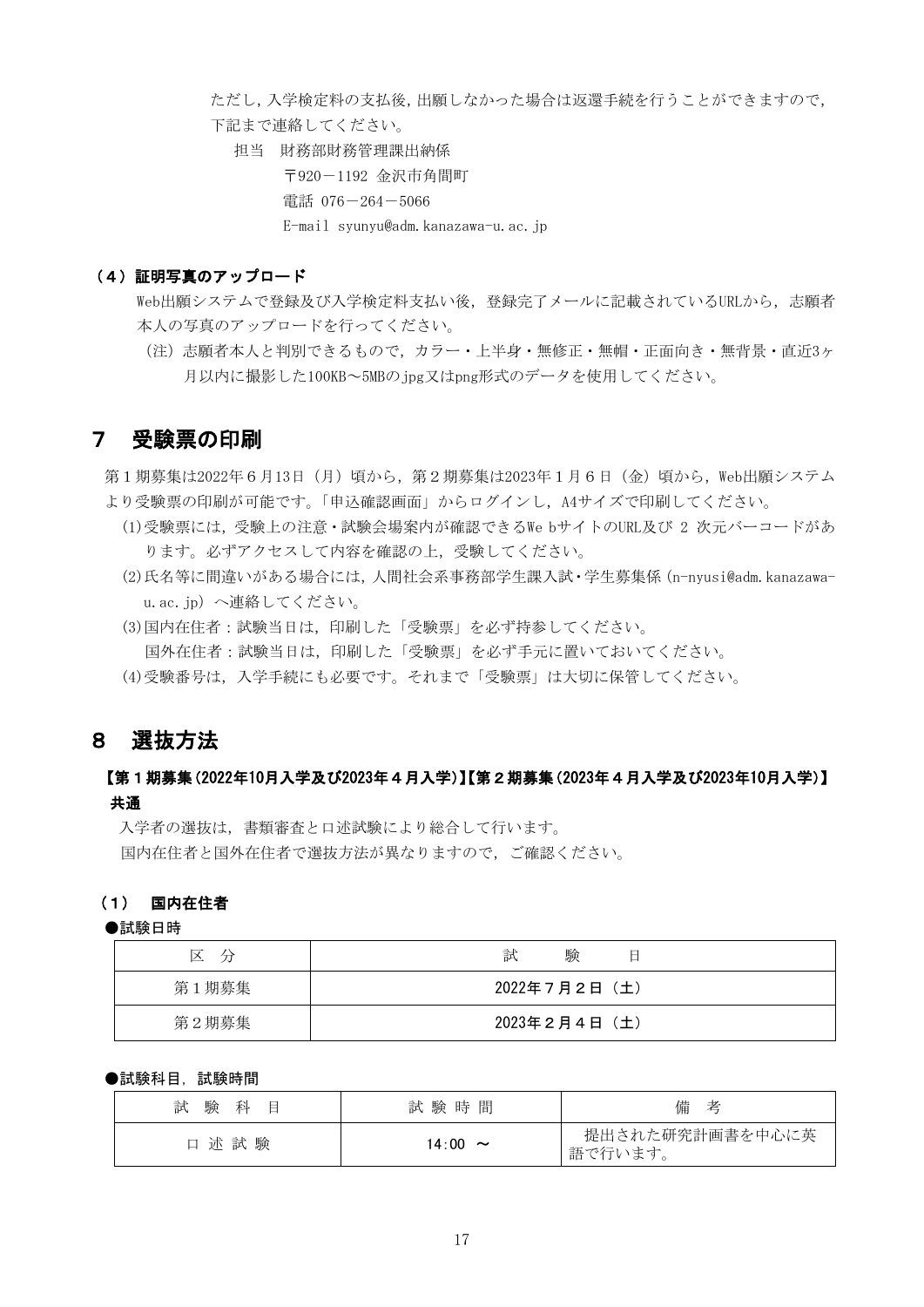#### ●試験場

金沢大学人間社会第1講義棟又は第2講義棟(詳細は受験票印刷時に確認してください。)

#### (2) 国外在住者

出願資格を認められ,検定料の支払いを確認できた者に対して,ビデオ通話による口述試験を行います。 この試験は、提出された研究計画書を中心に行います。

また,口述試験は,事前に受験者と指導を希望する教員との間でE-mailで日程調整及びビデオ通話の方 法についての打ち合わせを行ったうえで, 以下の期限までに実施します。試験実施までに,ビデオ通話を 安定して利用できる通信環境を確保してください。

| 区<br>分 | 期<br>限           |
|--------|------------------|
| 第1期募集  | 2022年7月2日(土)まで   |
| 第2期募集  | 2023年2月4日 (土) まで |

## 9 合格者発表

| ✕<br>分 | 時                         |
|--------|---------------------------|
| 第1期募集  | 2022年7月27日 (水) 16時 (日本時間) |
| 第2期募集  | 2023年2月22日 (水) 16時 (日本時間) |

【注】:合格者の受験番号を本学所定の掲示板(人間社会第2講義棟1階学生課前)及び研究科Webサイトに おいて発表するとともに、合格者にのみ合格通知書を送付します。また、金沢大学(入試情報)Webサ イトの「オンライン合否照会システム」から合否の確認をすることができます。 なお,電話等による 合否の照会には一切応じません。

金沢大学大学院法学研究科(修士課程)法学・政治学専攻Webサイト

https://law.w3.kanazawa-u.ac.jp/law-graduate/category/graduate/notice\_m オンライン合否照会システム

https://www.kanazawa-u.ac.jp/education/admission/goukakusyahappyou

## 10 入学手続

入学手続期間及び手続方法については,第1期募集合格者へは2023年2月中(2022年10月入学希望の場 合は2022年9月上旬)に,第2期募集合格者へは合格通知時(2023年10月入学希望の場合は2023年9月上 旬)に「大学院入学手続要項」によりお知らせする予定ですが,合格通知時に改めてお知らせします。

なお,海外在住の外国人留学生は,合格後に銀行口座残高証明書(残高100万円以上)の提出が求められ ます(在留資格認定証明書(COE)交付申請のため)。

## 11 入学時に必要な経費

#### (1) 入学料 282,000円

- 【注】1:上記の納付金額は予定額であり,入学時に入学料を改定した場合には,改定時から新入学料 を適用します。
	- 2:入学料については、徴収猶予又は免除の制度があります。



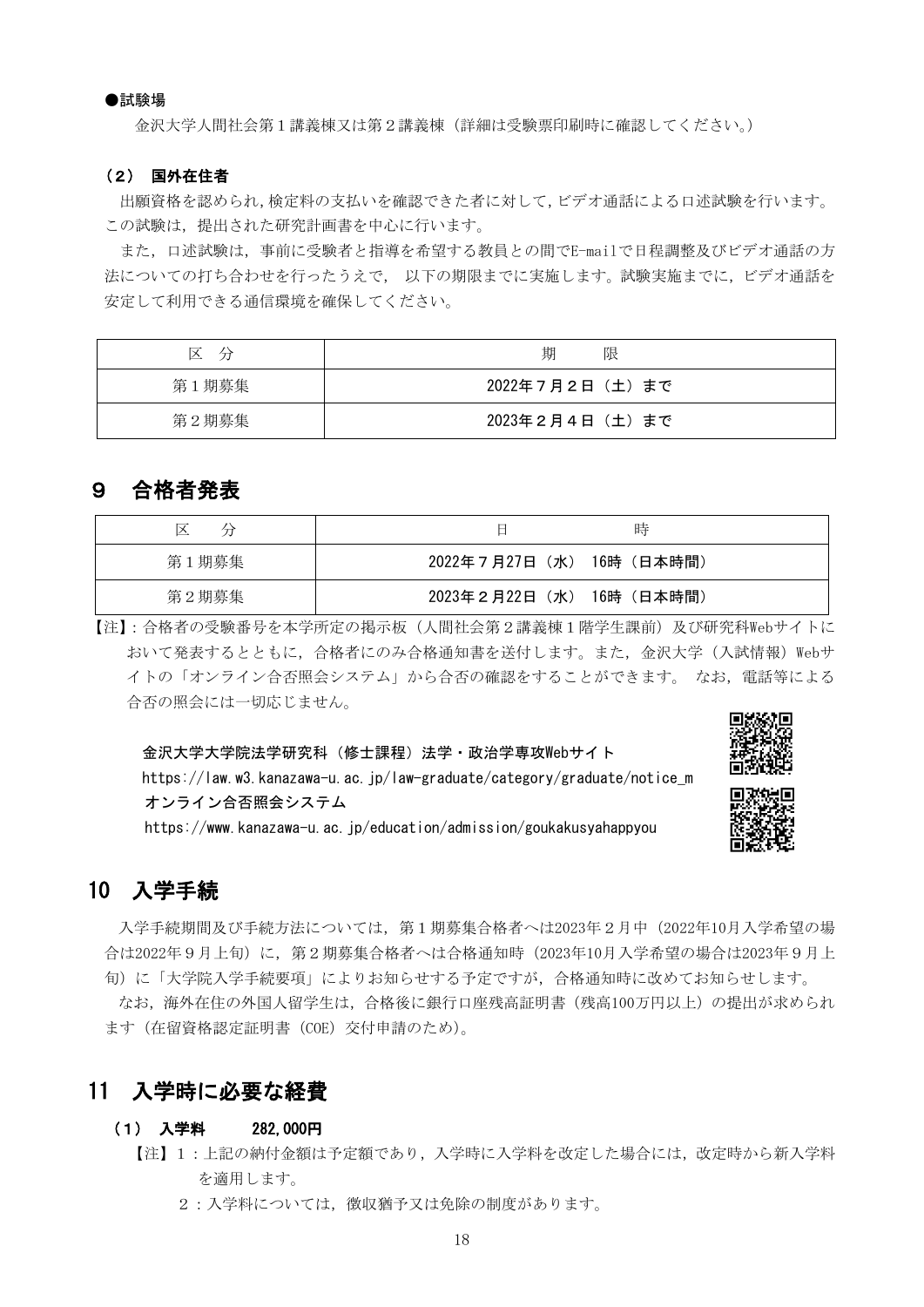#### (2) その他の経費

本学では、学生活における事故等に備え、学生教育研究災害傷害保険(学研災)及び学研災付帯賠 償責任保険(付帯賠責)への加入を義務付けています。

学生教育研究災害傷害保険料(付帯賠責を含む・2年分) 2,430円

なお,外国人留学生は外国人留学生向け学研災付帯学生生活総合保険(インバウンド付帯学総)への 加入を強く推奨します。

## 12 授業料の納入

授業料の納入方法は,本学指定の銀行が,学生等の開設した預金口座から自動的に授業料を口座振替す

- る「預金口座振替」となっています。手続については,「大学院入学手続要項」とともに送付するパンフレ ット「授業料の納入について」を確認してください。
	- 授業料(前期分,後期分は同額) 267,900円 (授業料年額 535,800円)
	- 【注】1 上記の金額は予定額であり、入学時又は在学中に授業料を改定した場合には、改定時から新授 業料を通用します。
		- 2 授業料については,免除の制度があります。

## 13 その他

#### (1)英語外部検定試験の受験について

- ※本研究科では英語能力強化の一環として,原則,入学後に一定の基準(TOEIC(L&R)600点相当)を満 たす英語の外部検定試験のスコアを取得することを修了要件の一つとしています。
- ※受験料は学生の自己負担となります。ただし,学内の各種助成制度により,受験料の一部又は全部の 補助を受けられる可能性があります。

※ただし,以下のいずれかに該当する者は,英語検定試験の受験が免除されます。免除されるためには, 入学後に「英語検定試験受験免除申請書」を提出し,審査を受ける必要があります。

①TOEIC 760点,TOEFL-iBT 80点,TOEFL-ITP 550点又はIELTS 6.0以上のスコアを持つ者

②社会人特別選抜又は短期(1年)在学型選抜により入学した者

③英語による選抜試験により入学した者

④英語母語話者(一般に英語を公用語とする国に生まれ育ち,英語を第一言語として獲得した者) ⑤その他研究科長が特に認めた者

#### (2)標準修業年限

法学研究科(修士課程)法学・政治学専攻の標準修業年限は2年です。ただし,優れた研究業績を上 げた者については,1年で修了することが認められる場合があります。

## (3)奨学金について(外国人留学生対象)

#### 金沢大学独自の奨学金制度

金沢大学は外国人留学生を対象として,奨学金制度を設けています。 詳しくは以下の Web サイトを参照してください。 https://www.adm.kanazawa-u.ac.jp/ie/j/abroad/scholarship.html

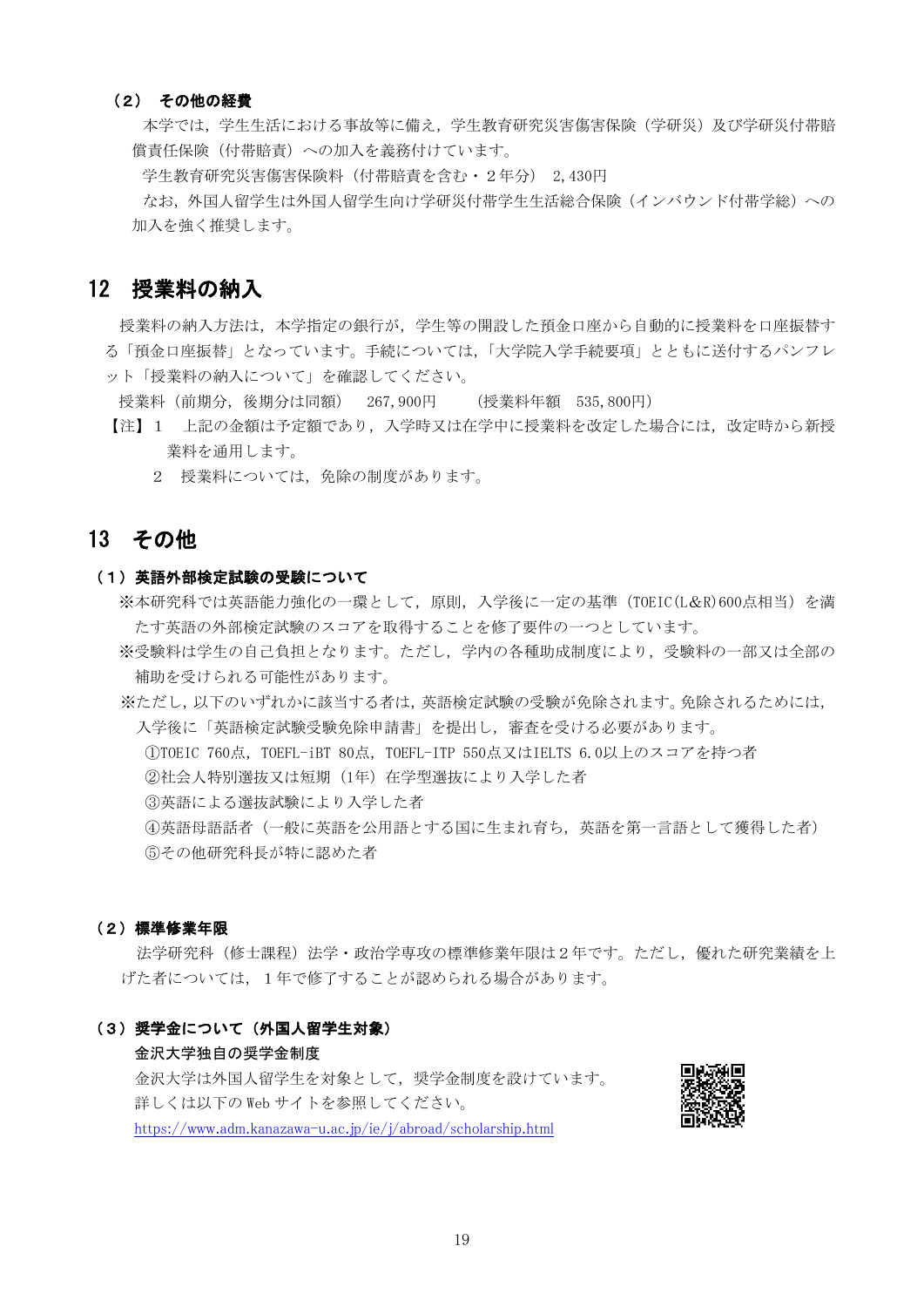#### (4)注意事項

①申請書類受理後は,記載事項の変更及び入学検定料の払戻しには応じられません。

②提出した書類に虚偽の記載,不正申告をした者及び入学試験において不正な行為を行った事実が判明 した者については、入学後であっても入学許可を取り消すことがあります。その場合、振り込まれた 入学料は返納しません。

## 14 個人情報の保護

金沢大学では,個人情報の保護に関する法律及び学内管理規程等に基づき,本学が保有する個人情報の 適正な管理と保護に努めています。

本学が入学者選抜を通じて取得した個人情報及び入学手続時に提出する書類に記載されているすべての 個人情報は,当該研究科の学生募集要項で明示した利用目的のほか,次の業務で利用します。

- (1) 入学者選抜及び入学手続に関わる業務
- (2) 入学後の学籍管理,修学指導に関わる業務及び健康診断等の保健管理に関わる業務
- (3) 入学後の本学ポータルサイト利用,学内LAN利用,図書館利用及び図書貸出し等の学内サービス業務
- (4) 入学料免除,授業料免除,奨学生選考等の修学支援に関わる業務
- (5) 入学料・授業料の納入に関わる業務及び収納業務を委託する金融機関での必要な業務
- (6) 入学者選抜に関する個人が特定できない形で行う調査研究業務
- (7) 在学者及びその家族を対象とする広報に関わる業務及び基金(寄附)に関わる業務
- (8) 卒業・修了者に対する学修成果等調査(アウトカムズ・アセスメント),同窓会及び基金活動への支 援,本学を通じた情報サービス・情報提供等に関する業務
- (9) その他、個人が特定できない形で行う統計処理業務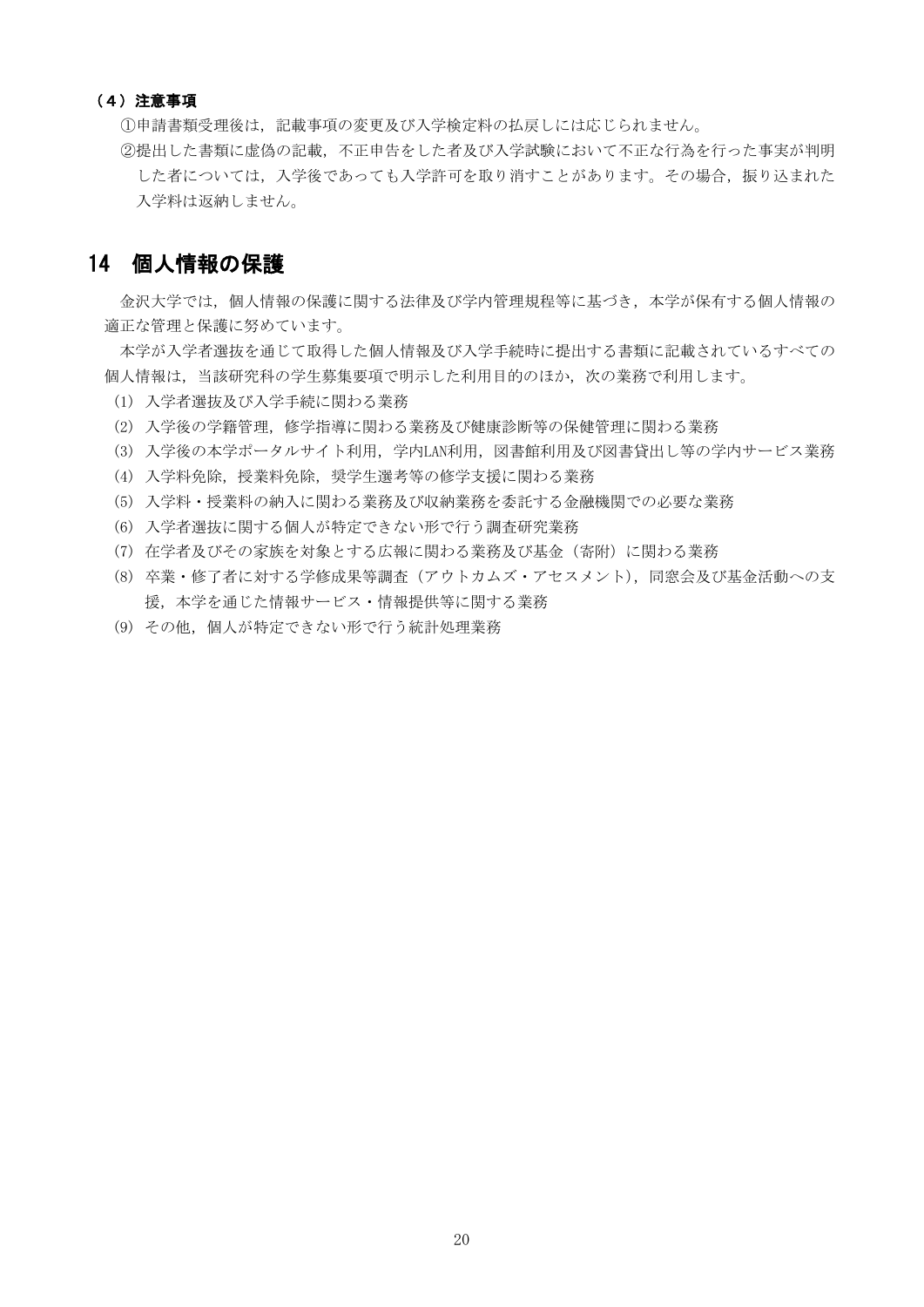## 15 プログラム・専門分野及び担当教員

| プログラム         | 専門分野         | 担当教員      |
|---------------|--------------|-----------|
| 基礎法学プログラム     | 法理学          | 足立 英彦*    |
|               | 日本法制史        | 丸本由美子     |
|               | 東洋法制史        | 中村<br>正人  |
|               | 外国法          | 東川<br>浩二* |
| 公法学・社会法学プログラム | 憲法           | 山崎<br>友也  |
|               | 行政法          | 長内<br>祐樹  |
|               | 税財政法         | 平川<br>英子  |
|               | 国際法          | 稲角<br>光恵* |
|               | 刑法           | 善之<br>永井  |
|               | 刑事訴訟法        | 葵*<br>大貝  |
|               | 労働法          | 裕貴<br>早津  |
|               | 社会保障法        | 石田<br>道彦* |
| 民事法学プログラム     | 民法           | 合田<br>篤子  |
|               | 民法           | 石尾<br>智久* |
|               | 民事訴訟法        | 福本 知行     |
|               | 商取引法         | 村上<br>裕   |
|               | 経済法          | 洪<br>淳康*  |
|               | 知的財産法        | 大友<br>信秀* |
| 政治学プログラム      | 公共政策論        | 木村<br>高宏* |
|               | 地方自治論        | 哲也*<br>本田 |
|               | 行政学          | 晃一*<br>河合 |
|               | 計量政治学        | 浩*<br>岡田  |
|               | 政治思想史        | 昌樹*<br>仲正 |
|               | 政治コミュニケーション論 | 智哉*<br>横山 |

注1 \*英語による指導が可能な教員。

注2 各教員の連絡先は以下のURLからご確認ください。 金沢大学研究者情報一覧のURL https://ridb.kanazawa-u.ac.jp/public/index\_en.php 教員の連絡先がWebに掲載されていない場合は入試・学生募集係(n-nyusi@adm.kanazawau. ac. jp)に問い合わせてください。